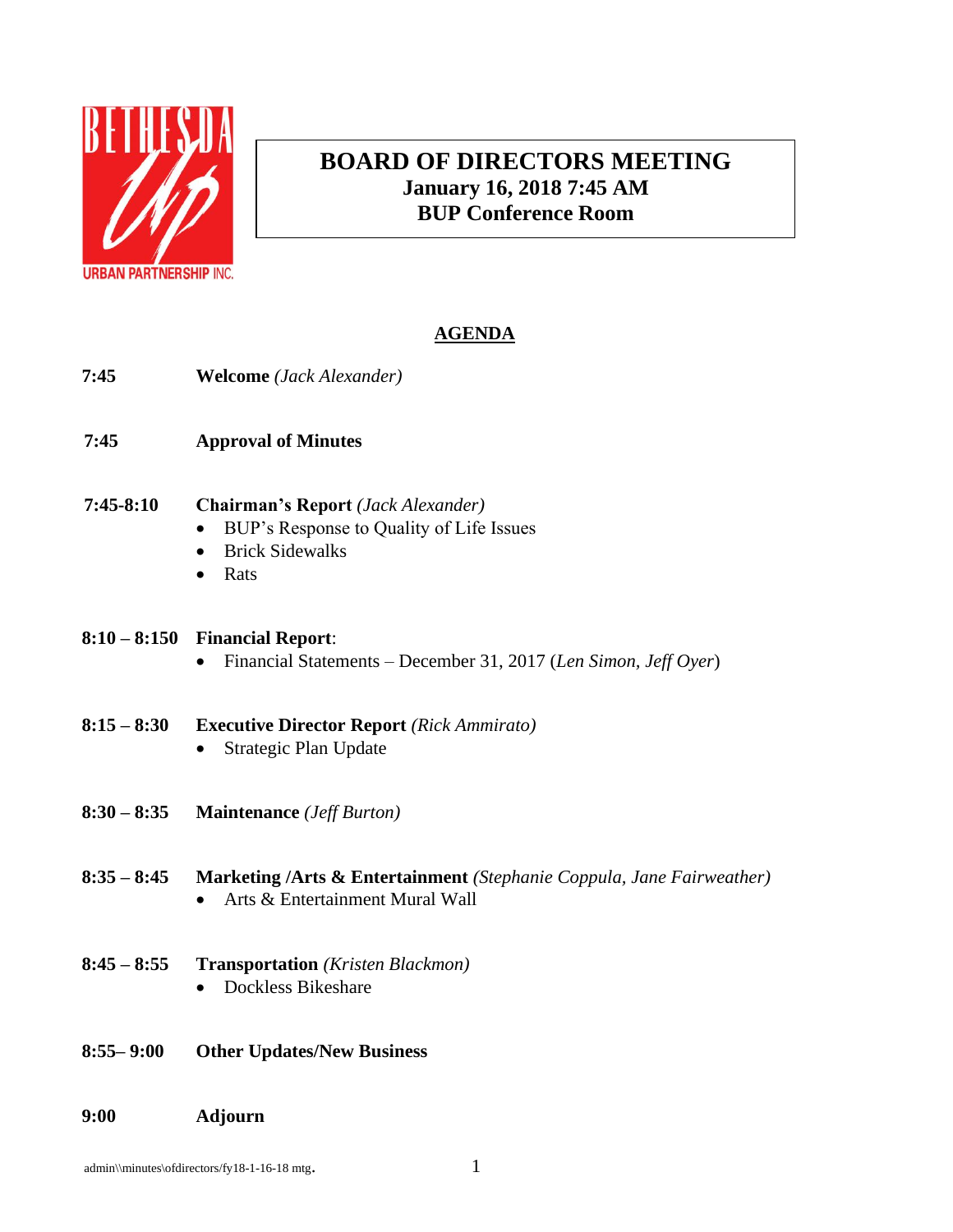### **BETHESDA URBAN PARTNERSHIP, INC. Minutes of the Board of Directors Meeting January 16, 2018**

| <b>Board Members Present:</b> | Jack Alexander, Robert Donohoe, Debbie Michaels, Elaine Joost, Patrick O'Neil,<br>Jane Fairweather, Greg Rooney, Andrew Jones, Samir Paul and Ken Hartman |
|-------------------------------|-----------------------------------------------------------------------------------------------------------------------------------------------------------|
| <b>Staff Present:</b>         | Rick Ammirato, Jeff Burton, Stephanie Coppula, Jeff Oyer, Kristen Blackmon<br>and Chiqui Laboy                                                            |
| <b>Guests Present:</b>        | None Present                                                                                                                                              |
| <b>Call to Order:</b>         | Meeting called to order at 7:45 a.m. by Jack Alexander                                                                                                    |

### **Minutes:**

Jack Alexander asked for a motion to approve the minutes from the previous Board meeting. A motion was made and seconded to approve the November 21, 2017 Board of Director's meeting minutes. The motion passed unanimously.

### **BTS Report:**

Kristen Blackmon noted that there is a hard copy of a Bikeshare presentation for everyone to review. It is a copy of the presentation to the BTS advisory committee from the representatives of Montgomery County's Department of Transportation (DOT). DOT is continuing to work on Capital Bikeshare but is also working on agreements with several other companies that do dockless Bikeshare programs. There is no cost to the County and it is a six month pilot program in Silver Spring. With this program there is no need for bike racks or a station. The bikes are just left by themselves in a public location and then someone else can take that bike from that location and use it. The Capital Bikeshare program is designed to connect people in residential areas to the Metro, the dockless program is similar to a bike rental program. The concept is to saturate areas with these bikes so there are plenty around for people to find and be able to use to get from one place to another. The agreement requires the Bikeshare company to remove a bike that is blocking public access within an hour. Silver Spring has indicated that the companies seem to be fulfilling this requirement for the most part. K. Blackmon feels that if the pilot project goes will in Silver Spring, that the County will want to bring this program to Bethesda. Rick Ammirato noted that the advantages for the County with this type of program is that there is no investment needed for docking stations and it is a hands off program that can be put together quickly. There can be unintended consequences such as too many bikes in one area that block public rights-of-way for pedestrians. Managing that in an urban environment with limited sidewalk space and a lot of traffic congestion could prove very challenging. J. Alexander asked if the BTS advisory committee had an opinion on this program. Debbie Michaels noted that if the bikes are kept in the designated areas they would be supportive, but they are concerned about bikes ending up where they block public access. Ken Hartman reported that there are no plans to bring the program to Bethesda at this time and that could change in a few years. He noted that there would be extensive conversations between the County, the BTS advisory committee and the BUP Board before a decision was made to bring the program to Bethesda. He also noted that both the Silver Spring and Bethesda Chambers of Commerce have been very clear about their concerns. J. Alexander asked for a brief monthly update just to keep informed about any new information about the program. K. Hartman commented that if the program did come to Bethesda that there could be an impact to the workload of BUP as they may be the ones who have to move bikes around if the companies are not fulfilling their obligation. The question would then be how BUP is reimbursed for their services.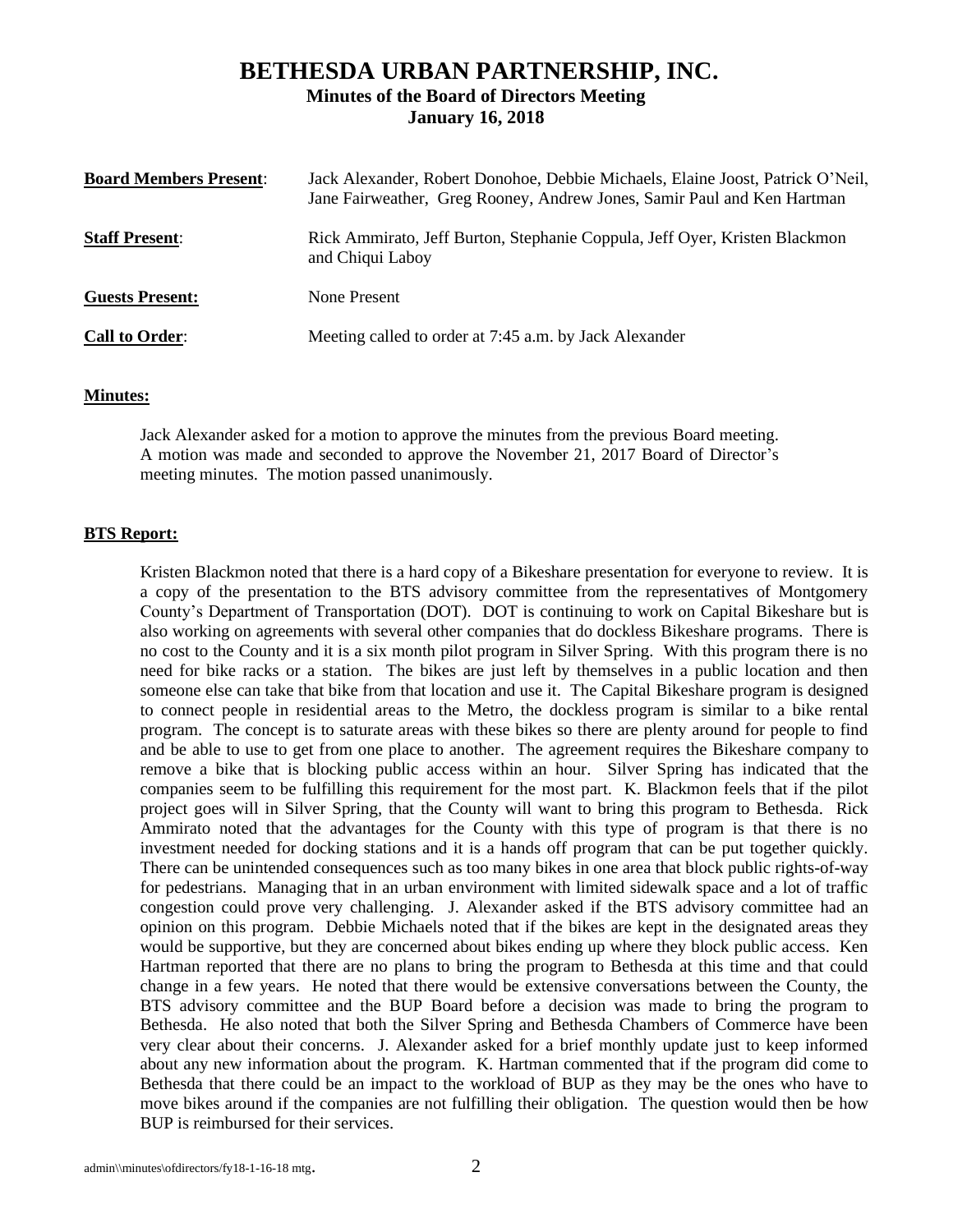### **Marketing Report:**

Stephanie Coppula that the marketing report included photos of Winter Wonderland that was held in December and thanked J. Alexander for attending and kicking the event off. BUP has a busy events calendar coming up with Play in a Day kicking things off in February at Imagination Stage. S. Coppula reported that judges have selected the finalists for the Bernard/Ebb Songwriting Awards that will be held on March 2 at the Bethesda Blues & Jazz Club. Applications are also being accepted for the poetry and essays competitions, the Bethesda Painting Awards and the Trawick Prize. The Film Fest has been moved from March to April 6 & 7 this year. The January exhibit has been installed at Gallery B and artists are booked for the entire year. Studio B is full again as a new artist moved in in November.

S. Coppula reported that Jane Fairweather and Cathy Bernard have met with representatives from Southern Management to ask for funds to put a mural on the wall of one of their buildings. Southern Management has agreed to donate \$35,000 and Cathy Bernard has agreed to donate \$5,000. We would like a total budget of \$50,000. Jane Fairweather noted that A&E has been talking to Southern Management for a couple of years and this is a big donation for a mural that will have a huge impact in the downtown. The mural will have a Bethesda theme and Southern Management will have a vote on what the final product will look like. S. Coppula noted there will be a call for artists and there will be a selection committee that Southern Management will be a part of. The Arts & Entertainment Board has approved a \$2,500 donation from A&E funds and they are asking BUP to donate an additional \$2,500 to get us closer to the \$50,000 target to keep the project moving forward. Patrick O'Neil questioned whether or not the building owner next to the Southern Management building knew about the project or had any plans to build on that property since it would most likely cover up the mural. It was reported that there are no plans as of now, but it is always a possibility down the road. P. O'Neil also questioned what research has been done to set the budget on these types of projects to know that we are pricing them right for the value. S. Coppula noted that they have done quite a bit of research about projects like this in other areas and \$50,000 will not be a high end project but will be top quality. J. Fairweather made a motion that BUP provide \$2,500 in funding to help support this project. The motion was seconded with a unanimous approval.

### **Maintenance Report:**

Jeff Burton reported that the two big projects for the winter are leaf removal in November and December and tree pruning in January and February.

### **Financial Report:**

Jeff Oyer gave a brief report on the December 31, 2017 financials noting that BUP has a total surplus as of December 31 of \$73,000 compared to a budgeted deficit of \$10,000. Revenue is pretty much right on budget. There are positive variances in salaries and benefits for both maintenance and marketing due to past or current staff vacancies. The marketing vacancy has been filled so that variance will stabilize. The maintenance position remains open and will continue to increase. The savings in these categories will be permanent variance for the year to the tune of \$40,000. The positive variances in the other categories are deemed to be timing at this time.

J. Oyer reported that the positive variance in maintenance salaries and fringe due to a vacancy will continue to grow as a decision has been made to leave this position vacant. This decision was made because we have been informed by Silver Spring and Wheaton that they will not be renewing the trash removal contracts with BUP in FY19 which is about \$117,000 in revenue that will be lost. Preliminary indications are that leaving this position open permanently, adjusting overtime hours and a reduction in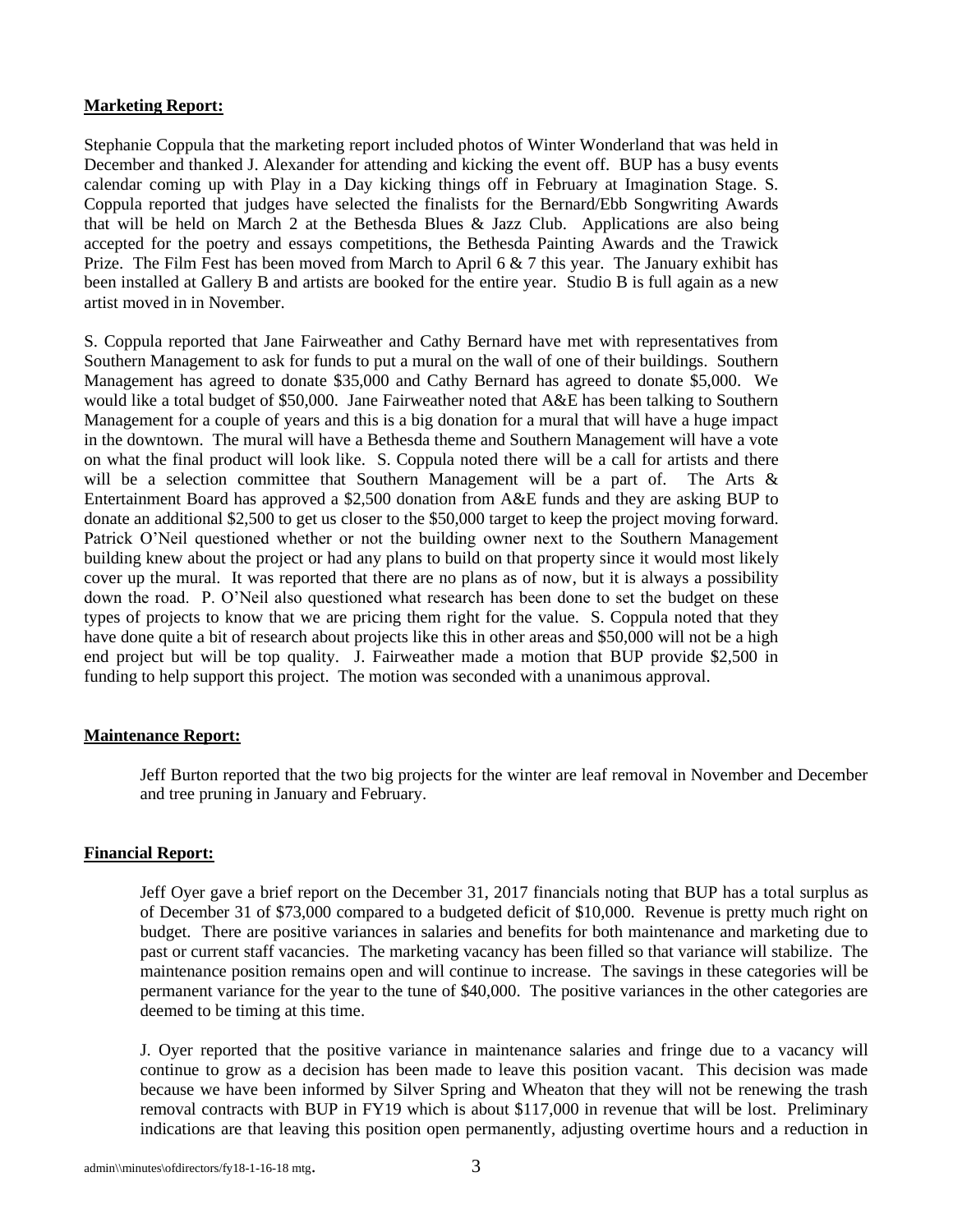direct costs will help lessen the blow of losing these contracts. Early indications show that this savings plan which will go into effect in FY19 will leave about a \$20,000 additional deficit that will have to be addressed in other areas of the BUP budget.

### **Executive Director Report:**

Rick Ammirato noted that he had sent out an email noting that the County Executive had allocated \$3M in his capital plan for bicycle infrastructure. J. Alexander noted that he has asked R. Ammirato to provide a little more detail and some "color" when he sends out these types of emails so there is always a summary with highlights. R. Ammirato noted that there is a lot of talk about bicycle infrastructure in the new master plan so it is great to see these funds being allocated in the capital budget. R. Ammirato will contact DOT and ask for a seat at the table when they begin to discuss how to use these funds and the implementation of each project as it pertains to Bethesda. Research shows that the County Executive has earmarked these funds for protected bike lanes and other bicycle infrastructure improvements in Bethesda.

Rick Ammirato noted that a draft of the strategic plan had been sent to the Board that included the input from the strategic plan committee and other Board members who had comments. Some of the formatting was redone to give it more of a flow from the strategic vision into the steps being made to accomplish that vision. There will be another committee meeting sometime in February and all Board members are welcome to participate. There is no firm deadline for completion but R. Ammirato would like to have the final plan voted on at either the February or March Board meeting.

Patrick O'Neil noted that the strategic plan is bigger than what is being presented today. He commented that the focus of the strategic planning committee is "What are going to be the recommendations that the committee has for the rest of the Board." Once the recommendations for the overall vision has been approved, the strategic planning committee can then go back and update the narrative. P. O'Neil noted that the strategic plan has been reordered into a format that made more sense to them as a committee. The committee now wants the entire Board's feedback on whether or not the committee is on the right path substantively.

R. Ammirato noted that the committee looked at the four core areas of BUP and the biggest change to the previous document was that the "Bethesda Brand" needed to be front and center. P. O'Neil noted that the whole strategic plan will be circulated to the Board but that he felt that the first step for the committee should be to get the vision right and make sure that the narrative correlates with it and then let the Board review and comment on that piece.

K. Hartman had three thoughts the Board should consider during the process: 1) where the community will be in five years with more people and more expectations and how does the plan encompass that community; 2) the strategies should have an end state in mind; 3) how does the strategic plan lead to metrics and how does BUP measure whether or not it succeeded. Jane Fairweather noted that the first priority should be for the Board to agree on what the key points and overall vision is and then the Board can sit down and figure out how we know if we are meeting those goals. Greg Rooney noted that he would like to see the last five-year plan and the full plan to be able to get a complete picture. R. Ammirato noted that he would send the previous plan with accomplishments.

R. Ammirato noted that the biggest thing he needs right now is feedback and it should be focused on the idea of what BUP is looking to do over the next five years including items such as how we will incorporate the branding of the downtown itself, the goals of the new sector plan, mobility and the Arts  $\&$ Entertainment District.

Jack Alexander asked for an overall timeframe of the steps to be taken to get to a completed product including what discussions about the plan and what decisions need to be made during each of the steps.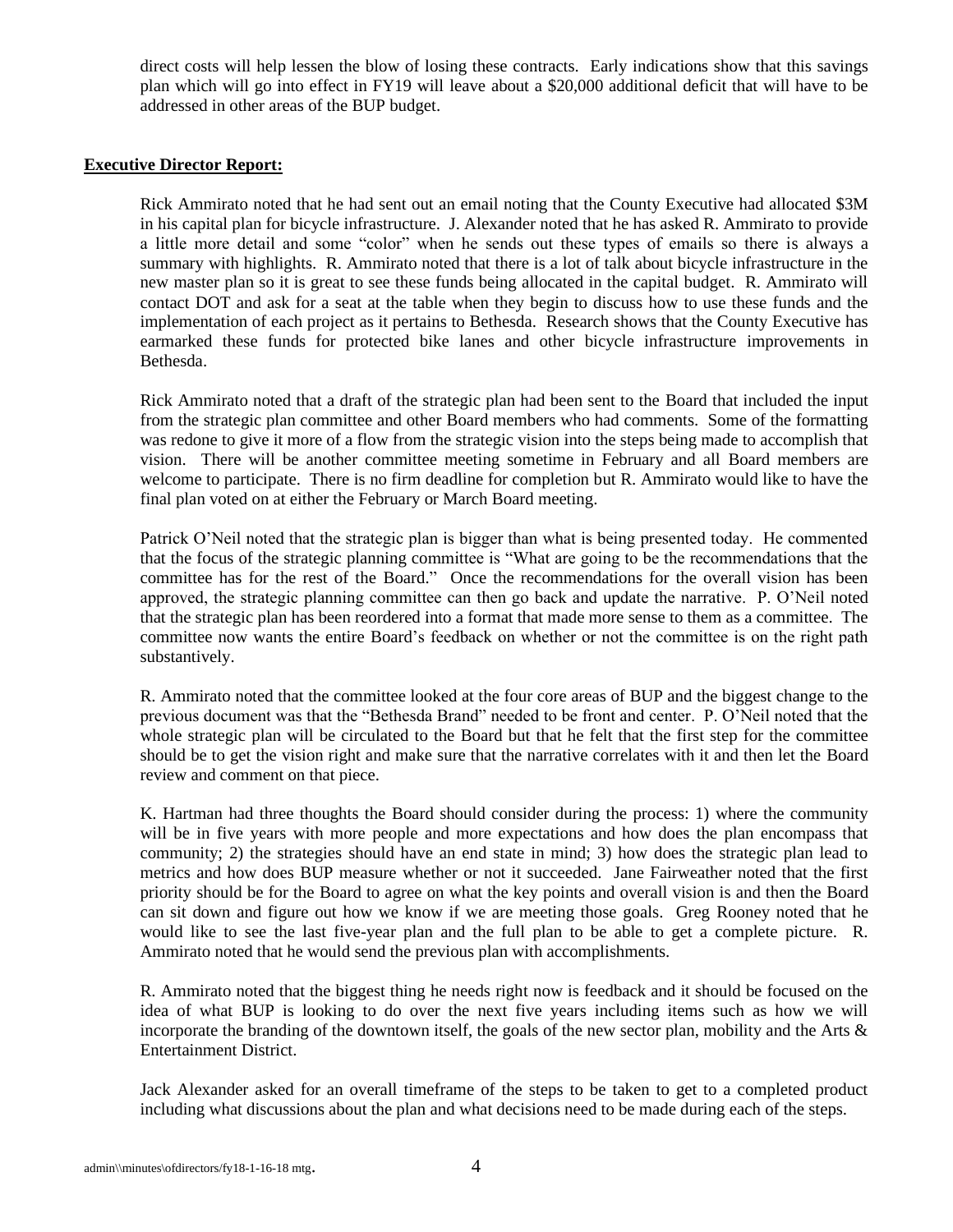K. Hartman noted that this is an opportunity for the organization to articulate where it is going and where Bethesda is going over the next five years, not just to the Office of Legislative Oversight but to the community itself. J. Alexander noted that the metrics sound good but will be very hard to nail down. J. Fairweather noted that we will develop a document that will have an attempt at metrics but that may be a long meeting. R. Ammirato noted that he understands the need to look at measuring whether or not BUP is meeting its goals but does not want to have such specific metrics that prohibits the organization from having the flexibility it needs to meets the strategic goals. We also don't want metrics that are unreachable and we set ourselves up for failure.

P. O'Neil noted that the best use of time for the next strategic planning committee meeting would be for Board members to put into writing whether or not they feel they like the substance, want to reorder the substance or want to change the substance. It will be a much better use of the committee's time to be able to assimilate the information than to try and draft it together.

There was additional discussion about the use of metrics in the strategic plan and it was agreed that the committee and Board will continue to evaluate the best way to incorporate these metrics.

Elaine Joost recommended that we refer to the four core areas as goals and what we currently refer to as goals now, would become strategies.

Before the next committee meeting R. Ammirato will prepare a new draft of the strategic plan, send out a copy of the previous plan with comments of where we are.

### **Chairman's Report:**

Jack Alexander made several observations:

1) J. Alexander questioned when a developer goes in for plan approval does BUP have any input on where they are and are not putting in brick sidewalks? J. Burton noted that optional method developers are required to install a certain amount of brick sidewalk based on a formula containing their footprint and size of building. If there is not enough space in their own footprint, Park & Planning would pick another area in the urban district to do more brick sidewalks. That is when BUP would get involved because Park & Planning would ask for our opinion about the best place to do additional brick sidewalks. If it is standard method development, they aren't even required to install brick sidewalks and if they do it only has to be around the footprint of their building. J. Alexander commented that he felt BUP could play a role in helping get brick sidewalks installed in very obvious areas where there are small gaps of concrete sidewalks in between brick sidewalks that could easily be addressed during the development and construction process. He used the area around the new police station as an example. P. O'Neil noted that BUP has to be somewhat careful because that is an amenity being built by a private developer and we can't force someone to add additional brick sidewalks after they have negotiated their deal with Park & Planning. K. Hartman noted that it is completely in BUP's rights to get involved with things like this, but figuring out how to do it during the planning phase instead of after the fact would prove most beneficial. R. Ammirato noted that he would talk to Park & Planning to find out where it is possible for BUP to get involved on the front end of those types of issues. J. Alexander noted that as a Board, that when we see areas around Bethesda that could be easily improved with this type of fix, that you should bring that to the Board and staff. J. Fairweather suggested that BUP reach out to the land use attorneys in town since they are usually some of the first ones to know what projects are coming and what amenities are being installed. We can suggest to them small projects and relatively low cost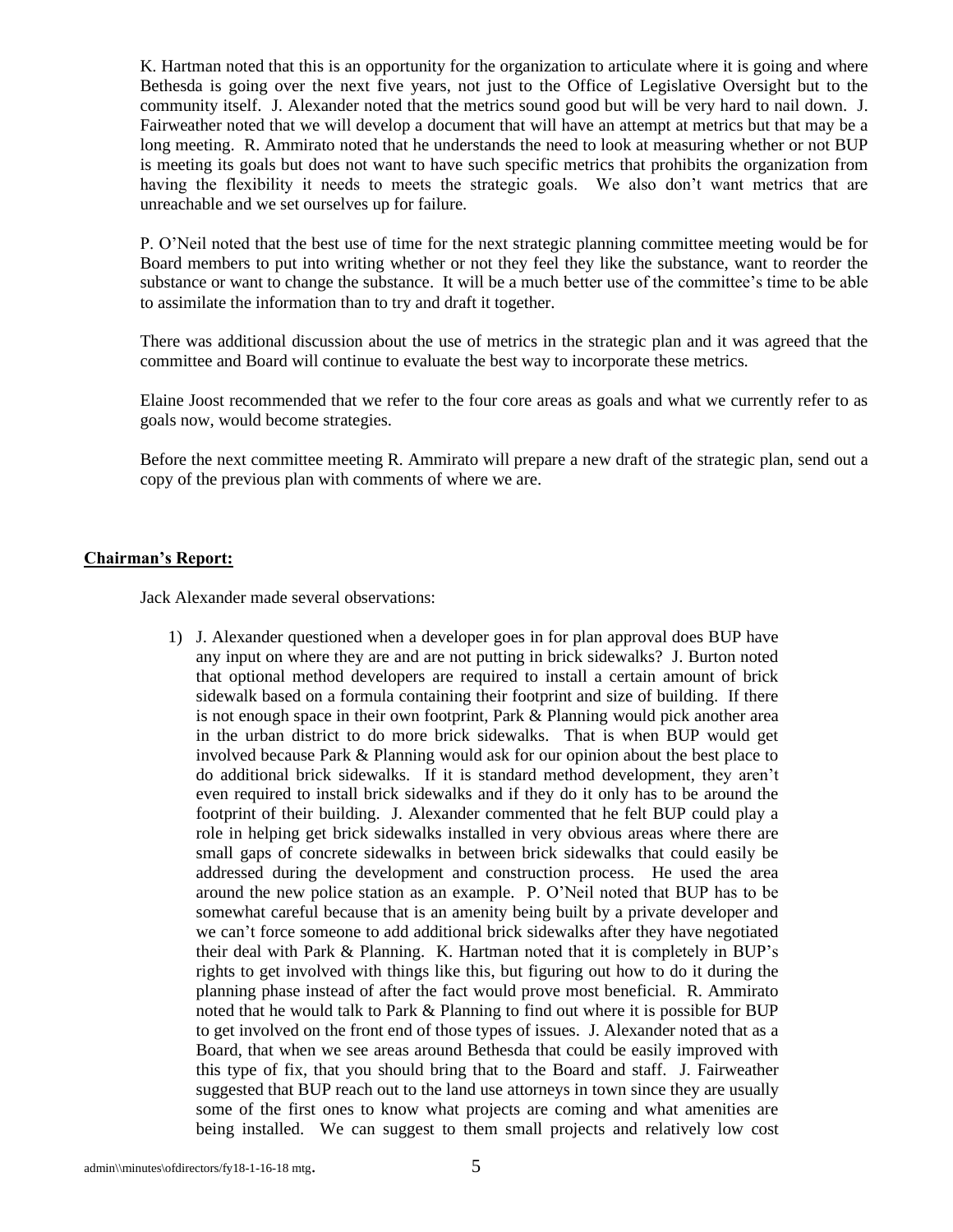improvements that can be added as part of their amenity package that would make big improvements to the streetscape in the urban district.

2) J. Alexander reported that there was a water main break on Cordell Avenue recently during freezing conditions where the water was running heavily down the street and certain areas were becoming icy. J. Alexander wanted to discuss what BUP's role should be when something like this occurs and the problem isn't being handled as rapidly as we would like especially when there is safety involved or when it is adversely affecting businesses and their customers. R. Ammirato noted that when BUP sees a water main break or a tree down that we immediately call the entity who is responsible for making the fix or correcting the problem and try to get them to respond as quickly as possible. We also get the police involved if there are safety issues related. We can work on going out and talking to all of the affected merchants as well and give them updates and let them know what we are doing to alleviate the problem. R. Ammirato noted that there may be issues with BUP trying to mitigate the problem. For instance, putting sand down when there are icy conditions. That may make BUP liable for accidents if something happens and BUP is seen as the entity who was fixing the problem. We will need to talk to the County attorney about that. The general consensus of the Board seemed to be that if BUP helps out with something one time and doesn't do it the next and something happens that BUP could be held responsible. Greg Rooney made the comment "No good deed goes unpunished." P. O'Neil confirmed that thought unless it was a life saving measure. J. Burton noted a time when BUP attempted to help police during a power outage by supplying generators to power stop lights on Wisconsin and got into a lot of trouble with DOT for causing a potential liability issue if an accident would have happened because our generator failed. R. Ammirato noted that we can expand our outreach. J. Alexander noted that the overall takeaway is that reaching out to merchants is great; we can create an environment in Bethesda that if there is some type of emergency the people know BUP has made the appropriate calls to get it fixed; and that BUP is on their side.

#### **Other Business:**

There was no new business.

The Board meeting was adjourned at 9:15

**Next Meeting**: February 20, 2018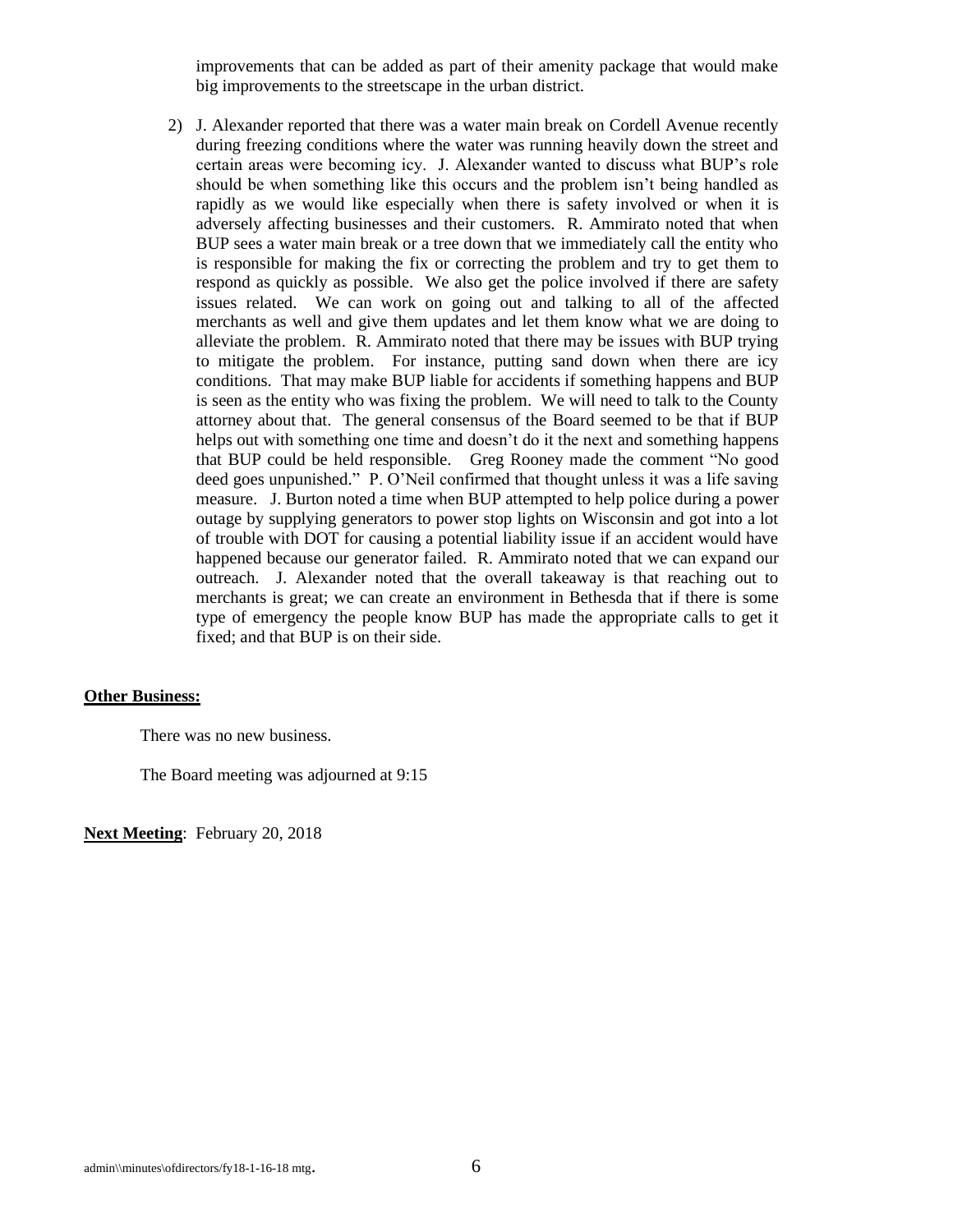

# **BOARD OF DIRECTORS MEETING February 20, 2018 7:45 AM BUP Conference Room**

# **AGENDA 7:45 Welcome** *(Jack Alexander)* **7:45 Approval of Minutes 7:45-7:50 Transportation** *(Kristen Blackmon)* • New Advisory Board Member **7:50 – 7:55 Marketing/Arts & Entertainment** *(Stephanie Coppula)* **7:55 – 8:00 Maintenance** *(Jeff Burton)* **8:00 – 8:05 Financial Report**: • Financial Statements – January 31, 2018 (*Jeff Oyer*) **8:05 – 8:20 Executive Director Report** *(Rick Ammirato)*  • Strategic Plan Update • Annual Meeting of Stakeholders **8:20 – 8:40 Chairman's Report** *(Jack Alexander)* **8:40– 8:45 Other Updates/New Business 8:45 Adjourn**

### **8:45 – 9:00 Executive Session – Personnel Review Criteria**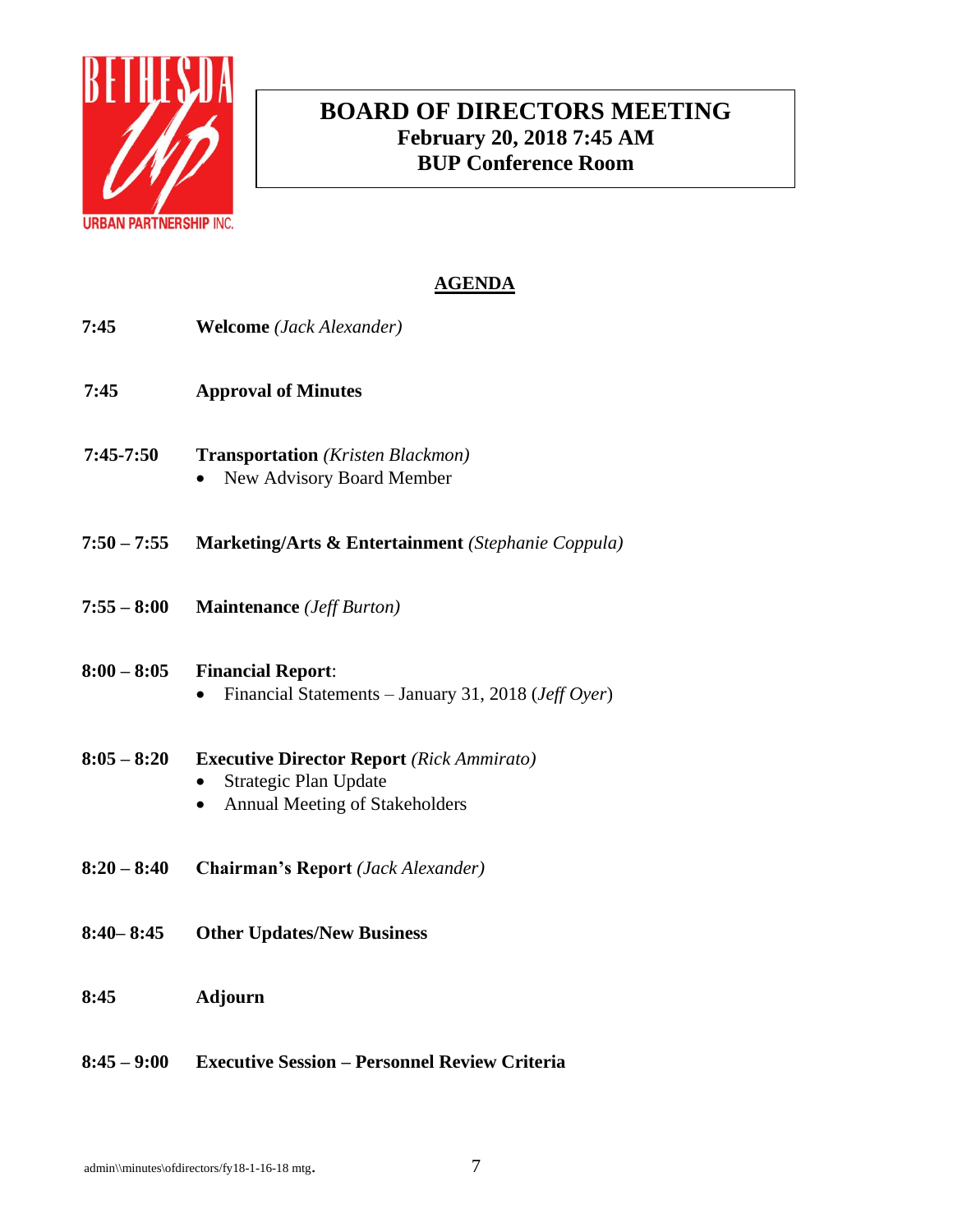### **BETHESDA URBAN PARTNERSHIP, INC. Minutes of the Board of Directors Meeting February 20, 2018**

| <b>Board Members Present:</b> | Jack Alexander, Robert Donohoe, Debbie Michaels, Elaine Joost, Patrick O'Neil,<br>Greg Rooney, Andrew Jones, Samir Paul and Ken Hartman |
|-------------------------------|-----------------------------------------------------------------------------------------------------------------------------------------|
| <b>Staff Present:</b>         | Rick Ammirato, Jeff Burton, Stephanie Coppula, Jeff Oyer and Kristen<br><b>Blackmon</b>                                                 |
| <b>Guests Present:</b>        | None Present                                                                                                                            |
| <b>Call to Order:</b>         | Meeting called to order at 7:45 a.m. by Jack Alexander                                                                                  |

### **Minutes:**

Jack Alexander asked for a motion to approve the minutes from the previous Board meeting. There was a request to clarify or elaborate on a section in the Executive Director's report about the purpose of capital funding approved by Montgomery County for a bike route between Bethesda and Silver Spring. A motion was made and seconded to approve the January 16, 2018 Board of Director's meeting minutes with the requested clarification. The motion passed unanimously.

### **BTS Report:**

Kristen Blackmon reported that nothing new has happened on the dockless bike front. She and Rick Ammirato attended a meeting in Silver Spring. It was a public meeting the attendees were pretty equally split between liking and not liking the bikes. The message was loud and clear that the companies have to find a better way to deal with bikes left in the public right-away and when too many bikes ending up in one spot. Jeff Burton noted that this is a national issue with what these dockless bike companies are delivering and where they are falling short on their agreements. K. Blackmon also noted that more fixed Capital BikeShare stations are being added around the County so they are not being replaced by the dockless bike system.

K. Blackmon noted that there was a summary of the past month's activities for everyone to review. K. Blackmon also noted that there was a resume of a candidate to serve on the BTS advisory committee in the packet for the BUP Board to review and vote on. A motion was made a seconded to approve the candidate to sit on the BTS advisory committee as a small business representative. The motion passed unanimously.

### **Marketing Report:**

Stephanie Coppula reported that a very slushy Play in a Day was held this past weekend. Elaine Joost noted that it was probably the best Play in a Day event she has ever attended. There were a few no shows but attendance was still good. The next event will be the Bernard/Ebb Songwriting Awards which are scheduled for two weeks from this Friday on March  $2<sup>nd</sup>$ . There will be six adult finalists and three youth finalists.

S. Coppula reported that once the building across the street receives all of its occupancy permits that BUP will start soliciting artists to occupy the four new artist studios. We anticipate that this will be later this spring and we hope to have artists in the space sometime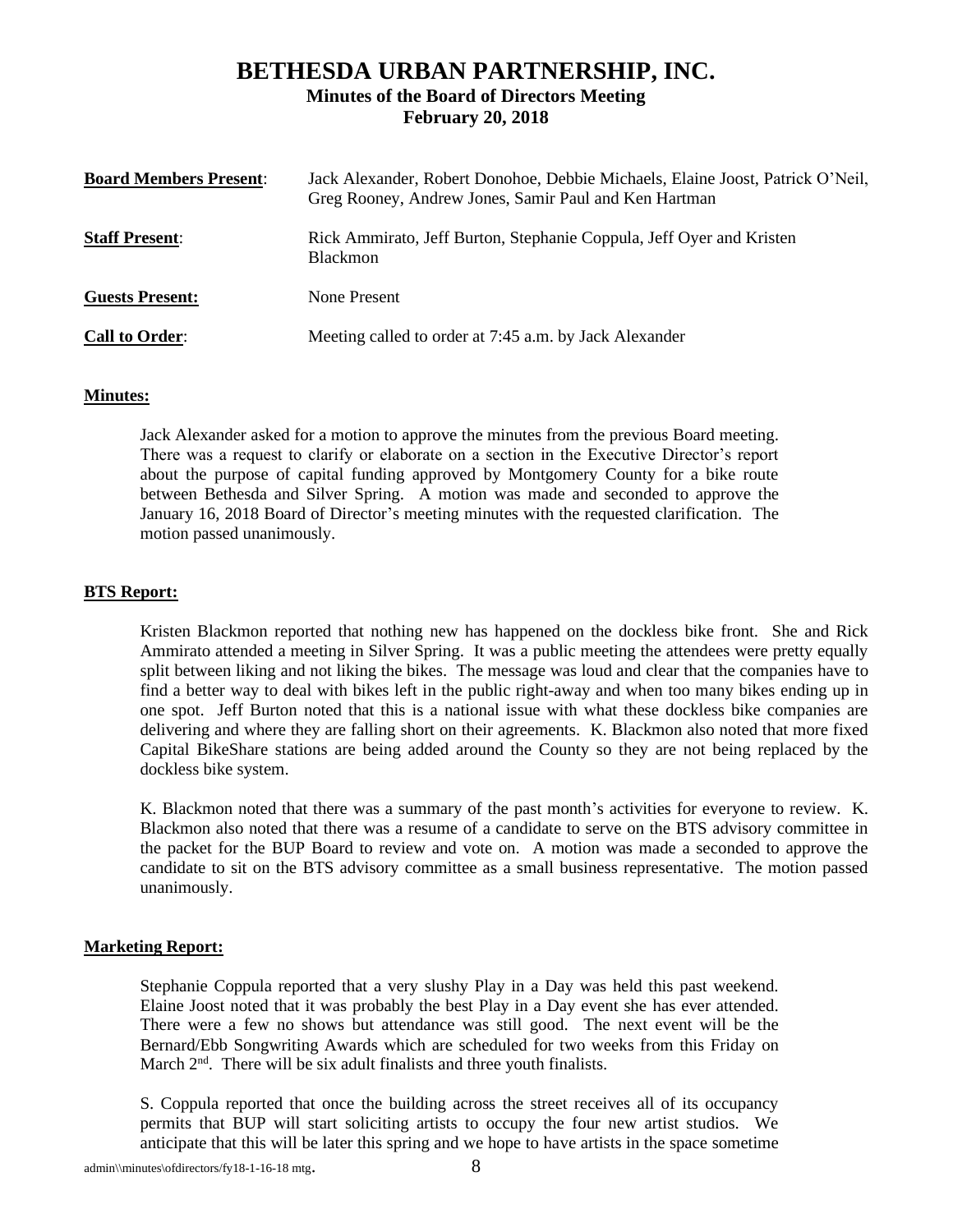during the summer. R. Ammirato reported that the developer has provided a \$7,500 check to the Arts & Entertainment District in order to temporarily rent back one of the artist studios and use it as a sales office. This was something the Board had approved at a previous meeting and Park and Planning had signed off on this agreement. The developer will occupy the space for approximately nine months.

### **Maintenance Report:**

Jeff Burton reported that January and February are mostly dedicated to tree pruning and since the weather has been cooperating, we hope to get an early jump on spring mulching.

J. Burton reported that we are having mechanical issues with two of the big Circulator busses and expects them to be back on the road soon. He also reported that new big bus is expected to be delivered during the first part of April and will then be in service at the end of April once it is wrapped.

J. Burton also reported that WSSC continues to provide BUP regular updates on the water main project in the Woodmont Triangle. He reported that things are going about as smoothly as possible, but that the project will be continuing for another 18 months.

The project on Elm Street continues to progress, but that project will be ongoing for another three to three and a half years. Ken Hartman helped set up a meeting with business owners in that area about the construction hurting their businesses. There is a bill being introduced in Annapolis regarding aid to businesses that are severely affected by Purple Line work. There is also a signage package that BUP is installing to help pedestrians better navigate the area and get them to the businesses, especially those coming from Wisconsin Avenue.

### **Financial Report:**

Jeff Oyer gave a brief report on the January 31, 2017 financials noting that revenue was right on budget for the year to date. J. Oyer noted that we will continue to see increases in the positive variances in marketing and maintenance salaries due to a vacancy on the maintenance staff and lower benefits expenses for the new marketing employee. The positive variance in maintenance salaries will continue to grow as we will continue to maintain a vacant position in preparation for the cancellation of the trash contract with Silver Spring and Wheaton in FY19. K. Hartman reported that the Office of Management and Budget is talking with Silver Spring and Wheaton about how they plan on providing trash removal service without BUP's assistance so there are ongoing internal talks at the County. J. Oyer reported that there were no other significant variances in expenditures in any other categories. J. Oyer noted that revenue exceeded expenses by \$109,000 for the seven months ended January 31 compared to a \$16,000 budgeted surplus. A portion of that variance between actual surplus and budgeted surplus will be permanent due to staff vacancies and the remainder can be attributed to timing.

### **Executive Director Report:**

Rick Ammirato reported that Len Simon has decided to sell his business to his employees and plans on moving up to New York by the end of the year to be closer to his family. That means he will only be serving on the BUP Board until his departure and we will be advertising for someone to fill his seat later in the year.

R. Ammirato noted that he would like to take this opportunity to form a nominating committee that would most likely meet two times a year. It will focus mainly on the BUP Board and planning for future vacancies as well as working on officer nominations from year to year. There was a brief discussion about the process of advertising and filling current or upcoming vacant Board positions. K. Hartman and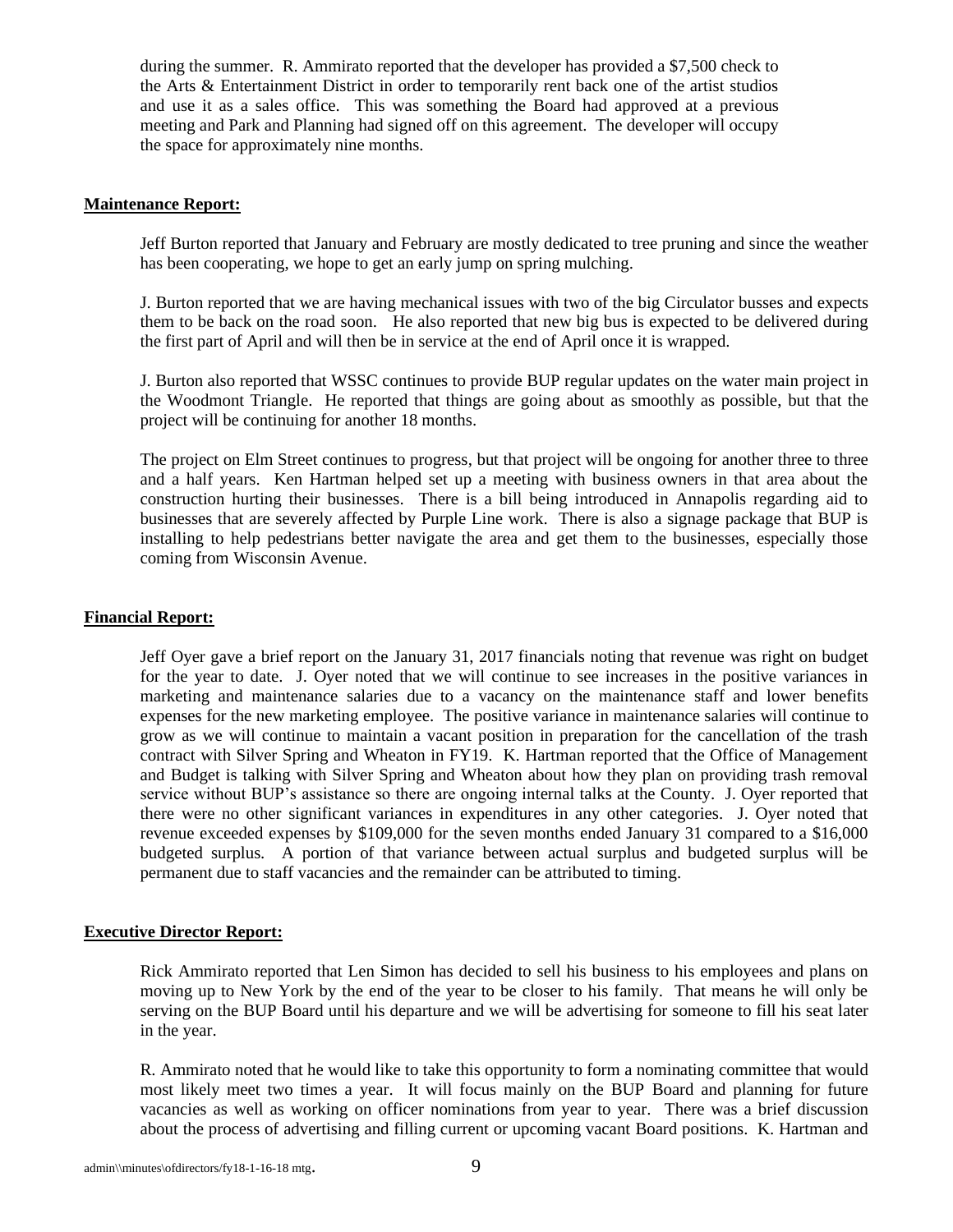BUP staff will follow up with the County to see the status of advertising for Elaine Joost's position which expired last fall since the County initiates all advertisements for vacant Board positions for all agencies associated with the County. Jack Alexander commented that, globally as a Board, we need to keep our eyes and ears open for candidates we think would be good additions to the Board and then encourage them to apply. J. Burton noted that BUP staff has been taking that proactive approach for years. R. Ammirato commented that he would like to have the first nominating committee meeting in March and anyone interested on serving on that committee should contact him.

R. Ammirato noted that the next strategic planning committee meeting is scheduled for March 1. He reported that he is working on incorporating all of the comments he has received and should have that out to everyone by the end of the week for review.

R. Ammirato noted that, during the Board's annual retreat, there was a suggestion or discussion about having an annual meeting of stakeholders. He was considering holding this sometime in June or July around the election of BUP's new officers for FY19 where we could also make a "state of the downtown" presentation. The question is "What is the scope of this meeting and who needs to be invited?" There are 2,400 people on the tax rolls in the urban district and this number has to be narrowed in some form. Debbie Michaels questioned whether it has to be individual invitations or can it just be a public notice? Staff will continue to work with K. Hartman to further define the scope of this meeting.

R. Ammirato reported that staff met with Park and Planning to discuss holding future Yappy Hours and give them an option for four new ones throughout the rest of the year. There was some push back on the budget for holding four more and they would only like to do two this year. BUP would still like to do four so we will look at what that means for BUP's budget and can we afford to do the other two on our own. J. Alexander asked what everyone thought about the first Yappy Hour. The general consensus of the Board was that it created good will and is a good idea to hold more but not too many where it dilutes the product or costs BUP too much money. They also agreed that a major reason for the Yappy Hour was to develop a stronger relationship with Park and Planning, which should be considered when making the decision on how many to have. We should continue to find the optimal way to work with Park and Planning and activate park spaces with a combination of Yappy Hours and other events. Staff noted that they will continue to evaluate and figure out the best balance on the type and number of events.

R. Ammirato noted that he and Jeff Burton had a meeting with staff from the Department of Transportation. He noted that a large portion of the strategic plan is BUP working with DOT on streetscape improvements, infrastructure, crosswalks and pedestrian safety. The meeting was to find out what DOT's plan was to address these issues. There are substantial capital improvements dollars for these projects but the funding has been pushed out to future years. They are very excited to work with us on recalculating what needs to be done and where. K. Hartman noted that if there are pedestrian safety needs that are identified, that they are not part of the capital improvement budget. The capital improvement budget is for brick sidewalks and trees, etc.

### **Chairman's Report:**

Jack Alexander suggested that each BUP staff member make sure that their phone extension be added as part of the tag on their emails to make it easier to get a hold of them.

J. Alexander noted that there was a letter from R. Ammirato on the BUP website that was from back when he started. S. Coppula noted that this would be updated.

### **Other Business:**

There was no new business. The Board meeting was adjourned at 9:15

**Next Meeting**: March 20, 2018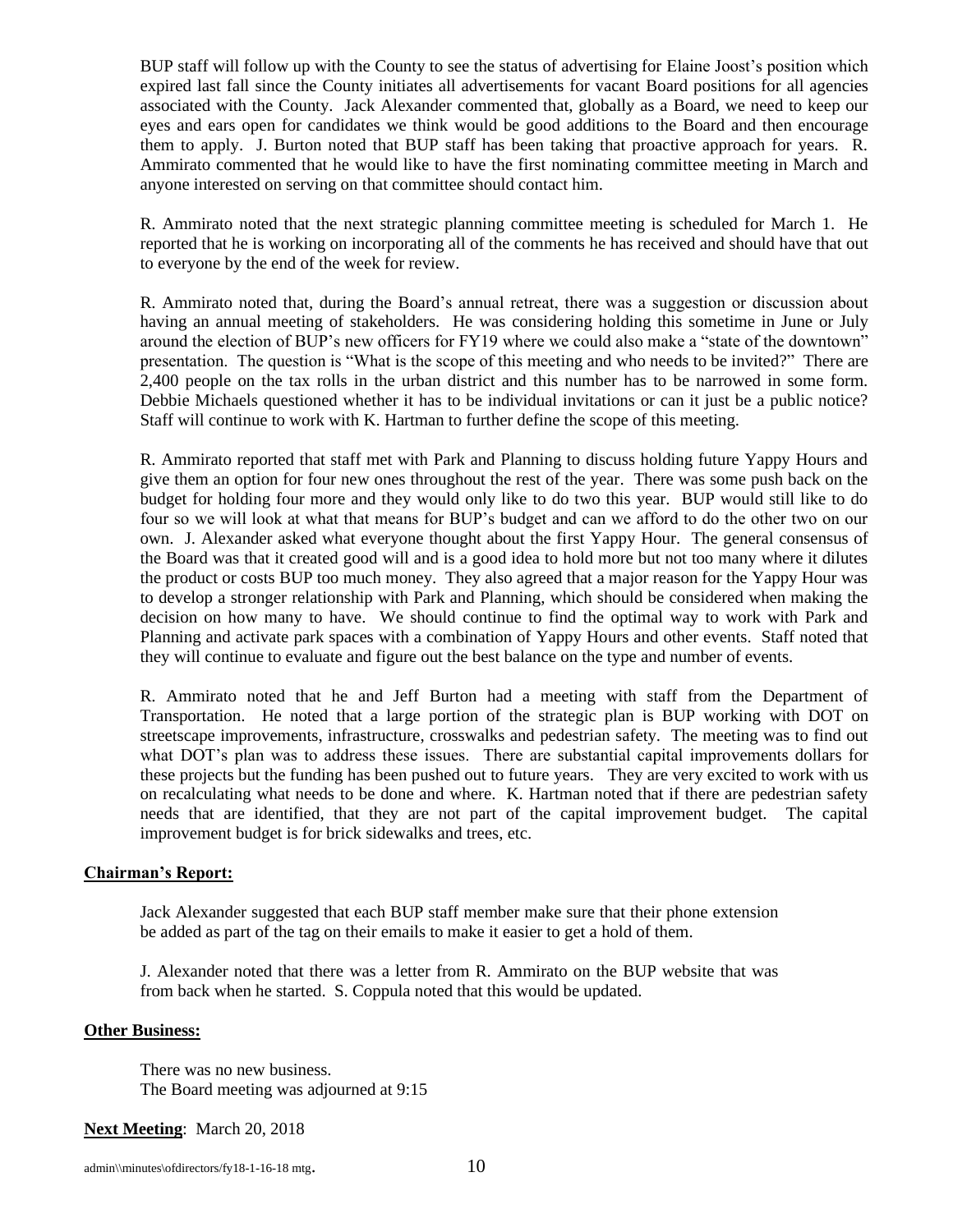

# **BOARD OF DIRECTORS MEETING March 20, 2018 7:45 AM BUP Conference Room**

### **AGENDA**

| 7:45          | <b>Welcome</b> (Jack Alexander)                                                                                                         |
|---------------|-----------------------------------------------------------------------------------------------------------------------------------------|
| 7:45          | <b>Approval of Minutes</b>                                                                                                              |
| $7:45-7:50$   | <b>Transportation</b> (Kristen Blackmon)                                                                                                |
| $7:50-8:00$   | <b>Marketing/Arts &amp; Entertainment</b> (Stephanie Coppula)                                                                           |
| $8:00 - 8:05$ | <b>Maintenance</b> ( <i>Jeff Burton</i> )                                                                                               |
| $8:05 - 8:25$ | <b>Financial Report:</b><br>Financial Statements – February 28, 2018 (Len Simon)<br>County Executives FY19 Budget Release (Ken Hartman) |
| $8:25 - 8:35$ | <b>Executive Director Report</b> (Rick Ammirato)<br><b>County CIP Program</b>                                                           |
| $8:35 - 8:50$ | <b>Chairman's Report</b> (Jack Alexander)                                                                                               |
| $8:50 - 9:00$ | <b>Other Updates/New Business</b>                                                                                                       |
|               |                                                                                                                                         |

**9:00 Adjourn**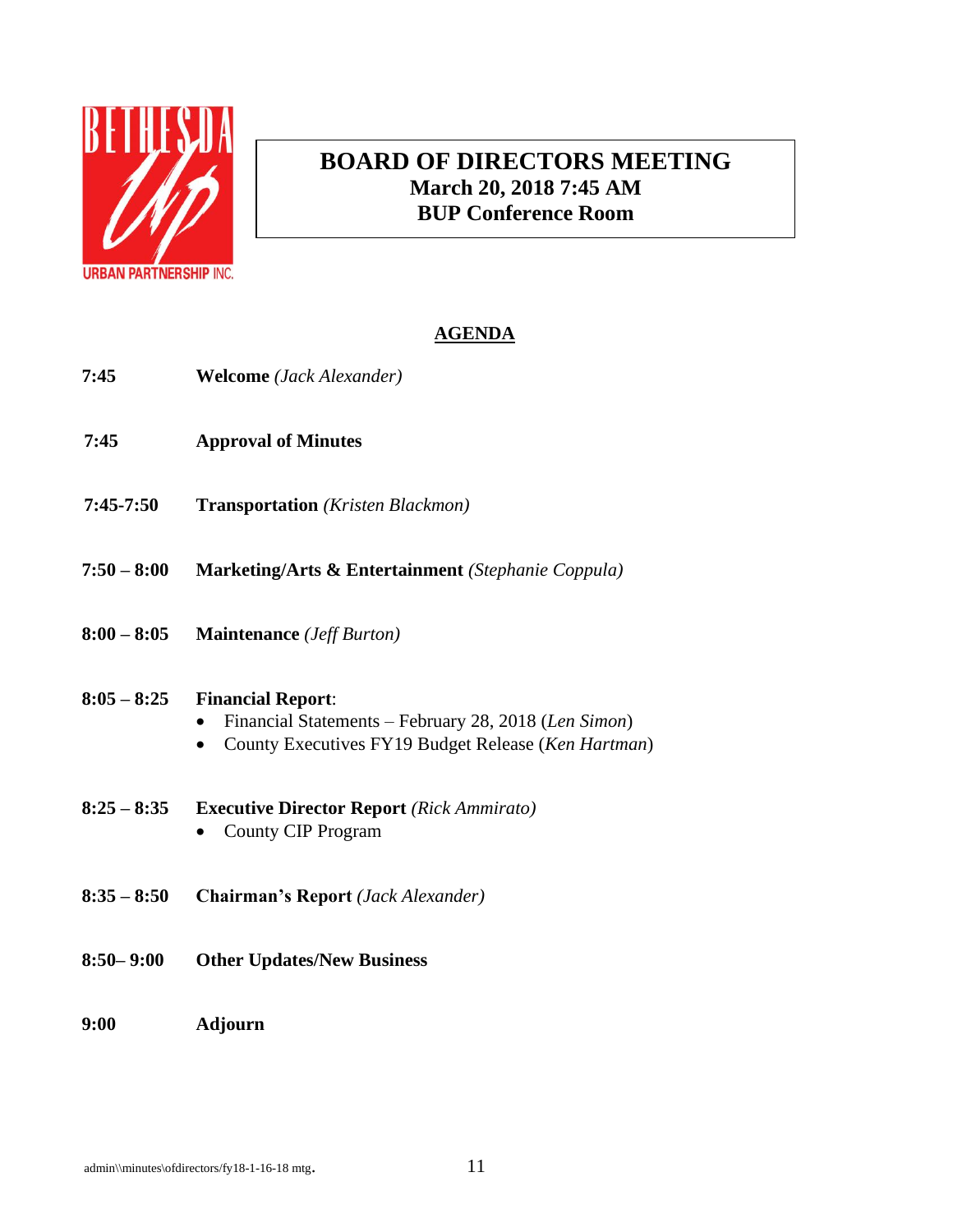### **BETHESDA URBAN PARTNERSHIP, INC. Minutes of the Board of Directors Meeting March 20, 2018**

| <b>Board Members Present:</b> | Jack Alexander, Robert Donohoe, Debbie Michaels (via conference call), Len<br>Simon, Elaine Joost, Patrick O'Neil, Jane Fairweather, Samir Paul and Ken<br>Hartman |
|-------------------------------|--------------------------------------------------------------------------------------------------------------------------------------------------------------------|
| <b>Staff Present:</b>         | Rick Ammirato, Stephanie Coppula, Jeff Oyer and Kristen Blackmon                                                                                                   |
| <b>Guests Present:</b>        | Ginanne Italiano – Greater Bethesda Chamber of Commerce                                                                                                            |
| <b>Call to Order:</b>         | Meeting called to order at 7:45 a.m. by Jack Alexander                                                                                                             |

### **Minutes:**

Jack Alexander asked for a motion to approve the minutes from the previous Board meeting. A motion was made and seconded to approve the February 20, 2018 Board of Director's meeting minutes. The motion passed unanimously.

### **BTS Report:**

Kristen Blackmon noted that last month Montgomery County sent out a note to employers to complete their traffic mitigation plans online. There was a really good response from Bethesda employers.

K. Blackmon reported that Bike to Work Day is coming up on Friday, May 19 and registration is open. Staff is working to secure sponsors and raffle prize donations. Anyone who would like to make a cash donation as a sponsor or would like to provide a prize for the raffle can be listed as a sponsor of the event. K. Blackmon will send the sponsor/donation request letter to the Board for anyone who would like to make a contribution.

There is no real update on the dockless bike program. There has been no talk about expansion at this time and K. Blackmon has asked the County to provide a letter updating the future status of the program once the pilot program in Silver Spring ends this spring. Staff will continue to monitor.

J. Alexander noted that Bethesda is starting to get more dedicated bike lanes and asked for a discussion on the Board's opinion of more bikes and bike lanes in Bethesda. J. Alexander wondered whether or not BUP staff is consulted on the plan or gets involved with when and where to put new bike lanes as it pertains to the overall traffic picture in Bethesda. K. Hartman noted that the County Council passed a new master plan that calls for additional bike lanes. K. Hartman noted that Rick Ammirato attended a meeting in his office about the plans for the Woodmont Avenue bike lane. That current plan shows taking away a parking lane on Woodmont Avenue to accommodate a bike lane. There is also a push from businesses in the core of Bethesda to eliminate one way streets, which they feel is hurting business, and to make sure that this is studied in conjunction with the plans for the Woodmont Avenue bike lane. K. Hartman noted that the County must sell the value proposition of more bikes versus less parking. R. Ammirato noted that there are a lot of considerations involved in developing the plan for bike lanes and that Park and Planning will be coming to the community and BTS for feedback and to discuss final designs. The general consensus of the Board is that bike lanes are coming to Bethesda based on the approved master plan and BUP should stay involved as much as possible in the design and implementation process to the extent asked to.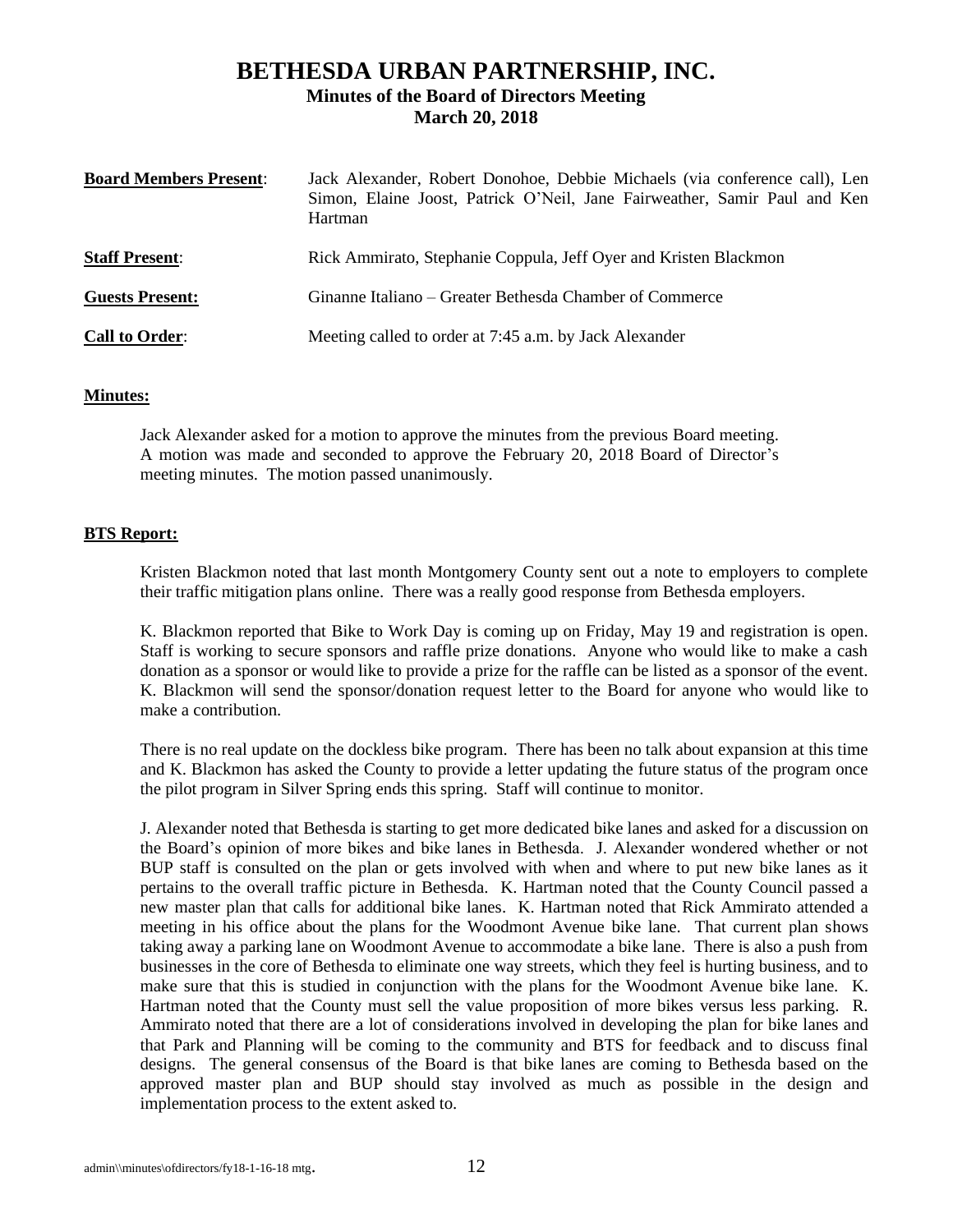### **Marketing Report:**

Stephanie Coppula reported that the Bernard/Ebb Songwriting Awards Concert was held on Wednesday, March 14 after being rescheduled from the original date of March 2 due to a power outage in Bethesda and at the Blues & Jazz Club caused by a wind storm. There was still a great crowd and everyone seemed very pleased with the event. County Executive Leggett and his wife were in attendance which was also very nice. Elaine Joost suggested displaying the lyrics of the song while it is being performed since sometimes it is hard to understand the words and the contest is about the lyrics and not the performance. Staff will look into the possibility. R. Ammirato commended the marketing staff for how they handled having to postpone the event and how they were able to adapt and still put on a fabulous show nearly two weeks later.

The next event will be the Bethesda Film Festival on April 6  $\&$  7. There are five short documentary films that will be shown at a total of three different screenings on Friday and Saturday evenings at Imagination Stage.

### **Maintenance Report:**

J. Alexander did a brief review of the report log that was distributed with the various ways that BUP staff assists the public.

J. Alexander asked that Jeff Burton provide a report at the next Board meeting on the status of the WSSC Woodmont Avenue water main project including if there have been any issues and whether or not the project is on schedule.

### **Financial Report:**

Len Simon gave a brief report on the February 28, 2018 financials noting that revenue is \$2,500 under budget and expenses are \$112,000 under budget the year to date resulting in revenue over expenses being \$109,500 better than budget. The largest portion of the expense savings is from vacant positions throughout the year in both the marketing and maintenance departments. There are also savings in several other categories that are being monitored to determine if they are due to timing or will be permanent variances for the year.

K. Hartman briefly reviewed the various sources from which the urban district, which funds BUP's contract, receives its annual funding including optional method development fees, an urban district tax, a general fund transfer and a parking lot district transfer. K. Hartman noted that the urban district is supplemented by the parking lot district which has its own financial concerns. The transfer from the parking lot district for FY19 is being reduced by \$150,000 over FY18 in order to maintain a 2.5% urban district fund balance. K. Hartman then reviewed BUP's FY19 budget request. K. Hartman pointed out that in FY17, BUP under spent its budget by \$54,000 and had revenue of \$49,000 over budget, the BUP audit showed that BUP has an unrestricted fund balance of \$511,000 and FY18 to date shows that BUP has under spent its budget by \$100,000. K. Hartman noted that BUP had requested a same services budget for FY19 in the amount of \$230,000 including the annualization of the FY17 COLA increase as well as increases for rent, insurance and a wage increase. Jeff Oyer reviewed the purpose of the reserve account noting that it has been used for equipment/vehicle purchases and any revenue over expenses in any year are typically added to the reserve and used for one time purchases such as trash cans, the strategic plan or a new website since these items are not included in the operating budget and typically are not funded separately funded by the County when requested in BUP's budget submission. K. Hartman noted that OMB has expressed that there are insufficient resources to pull from the parking lot district and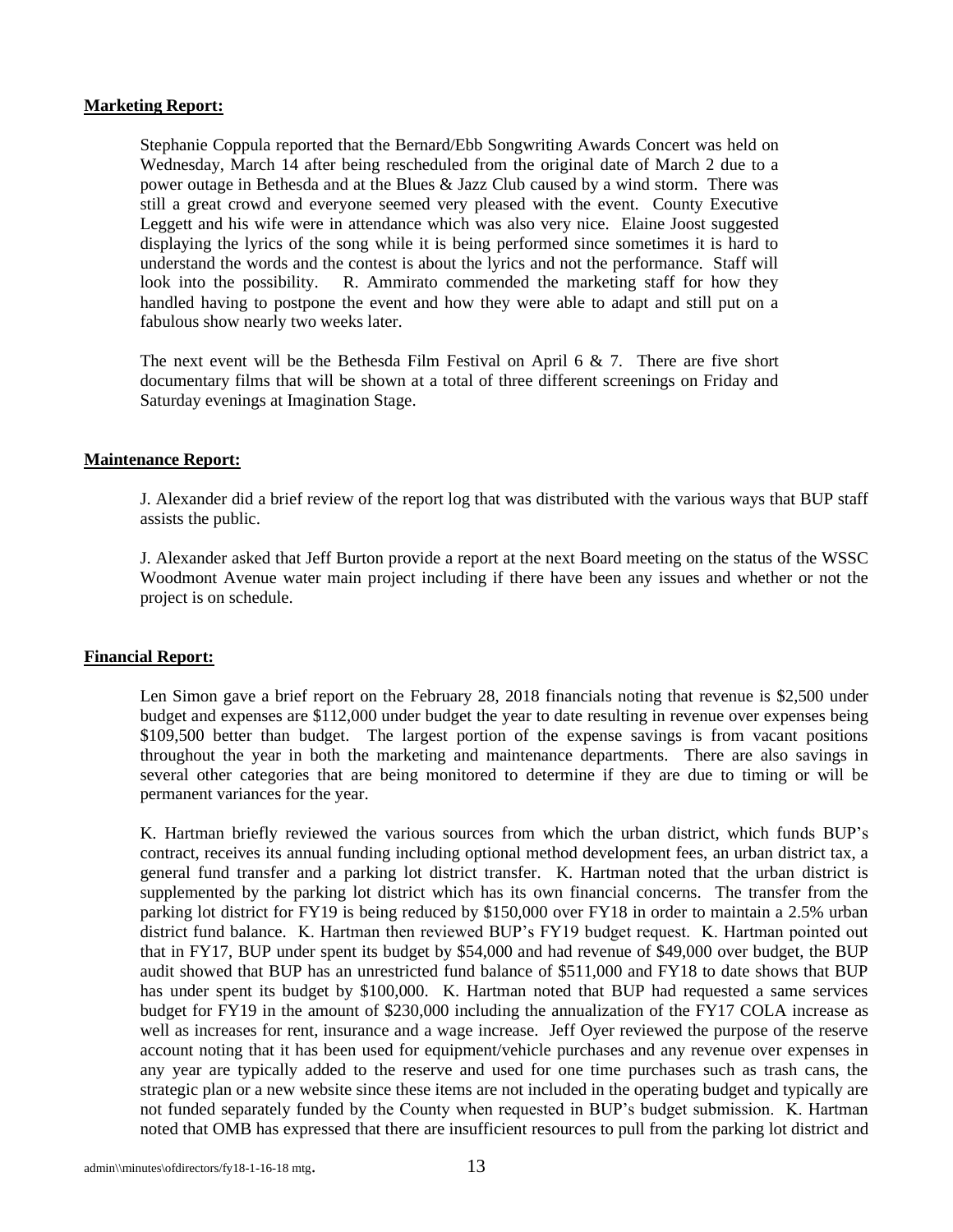for the foreseeable future the budget for the urban district will remain flat. OMB also believes that BUP can absorb BUP's fixed cost increases on its own based on the fact that BUP has a reserve fund and it looks like revenue will exceed expenses again in FY18. K. Hartman noted that this is a philosophical change that the Board must address. There was then a lengthy discussion about how to address the budget cut, what we do different in the future to educate the County on why we have a reserve fund and how we use it, and whether or not we take any actions with the County Council to get the \$19,500 budget cut restored. The options discussed were: 1) do nothing; 2) talk to Councilmember Berliner to see if he would support getting the cut restored at the County Council level. A meeting will be set up with Councilmember Berliner to discuss this matter.

### **Executive Director Report:**

Rick Ammirato reported that the Chamber of Commerce produced several letters of testimony to the County Council regarding the Bethesda streetscape capital improvement budget, the bike lane plan in Bethesda and the study for two way streets in Bethesda. These were items of concern when the County Executive's budget was released.

### **Chairman's Report:**

None

### **Other Business:**

There was no new business.

The Board meeting was adjourned at 9:35

**Next Meeting**: April 17, 2018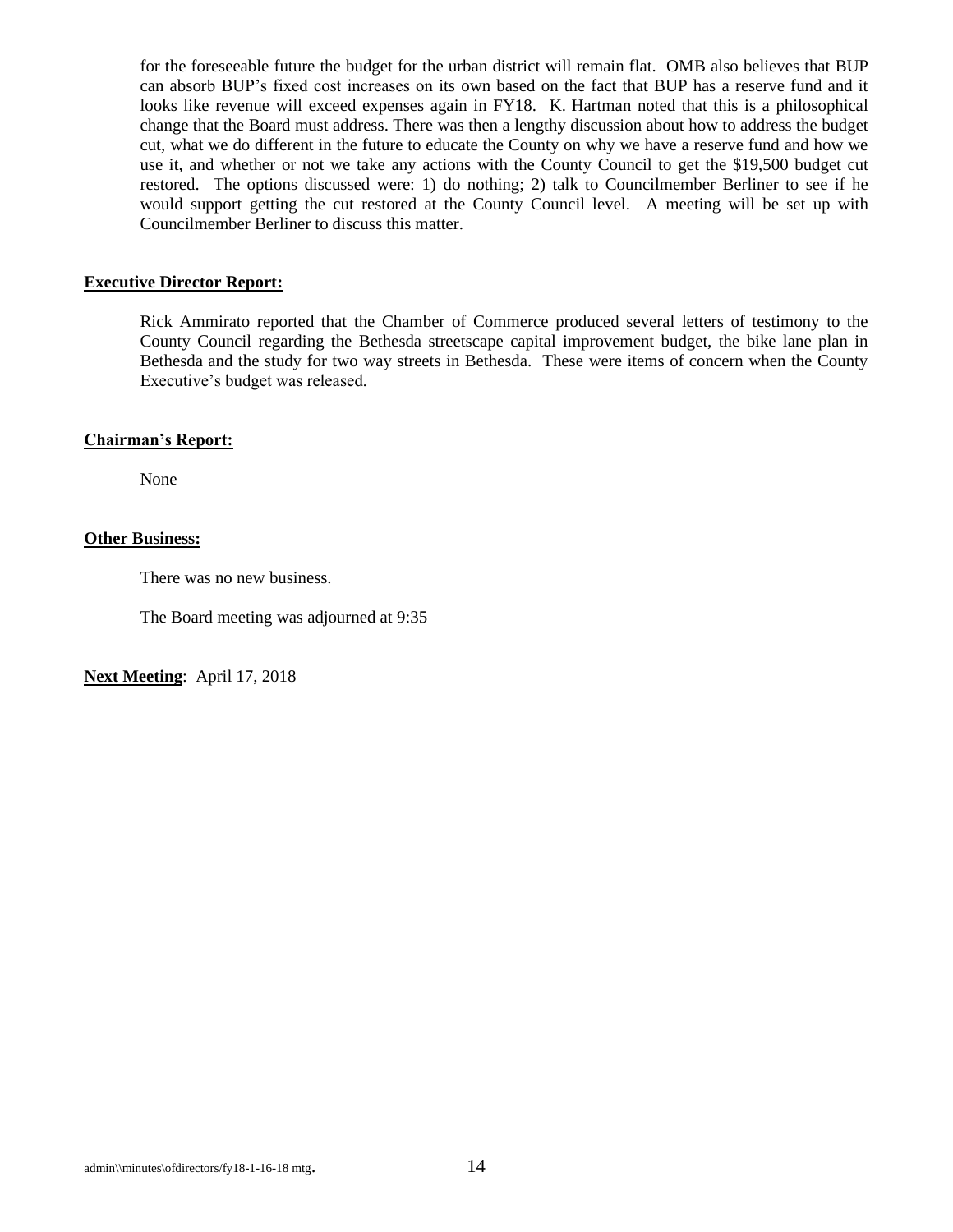

# **BOARD OF DIRECTORS MEETING April 17, 2018 7:45 AM BUP Conference Room**

### **AGENDA**

- **7:45 Welcome** *(Jack Alexander)*
- **7:45 Approval of Minutes**
- **7:45-7:50 Transportation** *(Kristen Blackmon)*
- **7:50 – 7:55 Marketing/Arts & Entertainment** *(Stephanie Coppula)*
- **7:55 – 8:00 Maintenance** *(Jeff Burton)*

### **8:00 – 8:10 Financial Report**:

- Financial Statements March 31, 2018 (*Len Simon*)
- FY19 Budget (*Rick Ammirato*)
- **8:10 – 8:20 Executive Director Report** *(Rick Ammirato)*  • Strategic Plan Update
- **8:20 – 8:25 Chairman's Report** *(Jack Alexander)*
- **8:25– 8:30 Other Updates/New Business**
- **8:30 – 9:00 Executive Session – 360 Review**
- **9:00 Adjourn**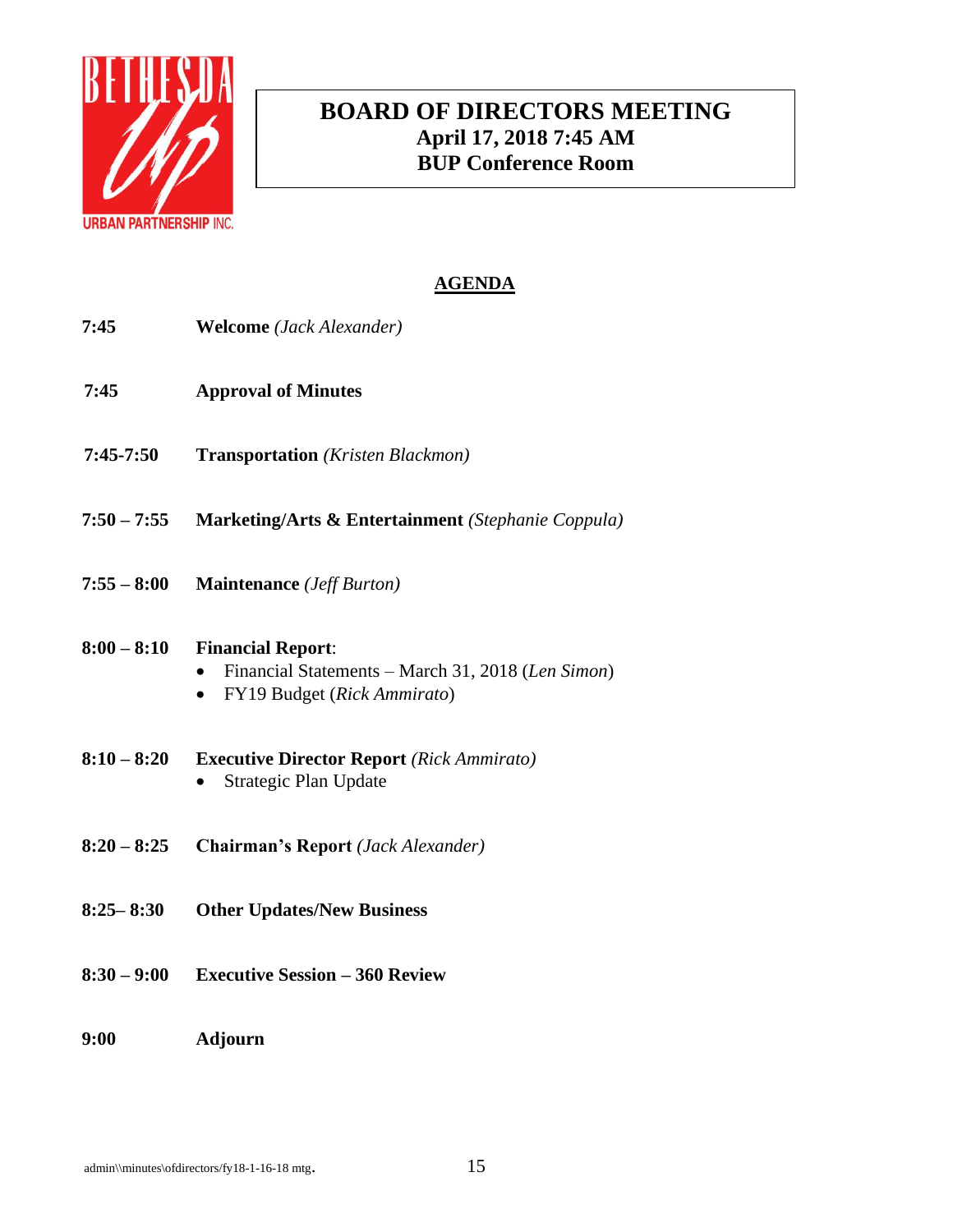### **BETHESDA URBAN PARTNERSHIP, INC. Minutes of the Board of Directors Meeting April 17, 2018**

| <b>Board Members Present:</b> | Jack Alexander, Robert Donohoe, Debbie Michaels, Len Simon, Elaine Joost,<br>Patrick O'Neil, Greg Rooney, Andy Jones (via conference call), Samir Paul and<br>Ken Hartman |
|-------------------------------|---------------------------------------------------------------------------------------------------------------------------------------------------------------------------|
| <b>Staff Present:</b>         | Rick Ammirato, Jeff Burton, Stephanie Coppula, Jeff Oyer and Kristen<br><b>Blackmon</b>                                                                                   |
| <b>Guests Present:</b>        | None                                                                                                                                                                      |
| <b>Call to Order:</b>         | Meeting called to order at 7:45 a.m. by Jack Alexander                                                                                                                    |

### **Minutes:**

Jack Alexander asked for a motion to approve the minutes from the previous Board meeting. A motion was made and seconded to approve the March, 2018 Board of Director's meeting minutes. The motion passed unanimously.

### **BTS Report:**

Kristen Blackmon reported that Marriott has agreed to contribute \$2,500 for this year's Bike to Work Day event scheduled for May 18. Staff also continues to receive donations and raffle prizes from other companies including AMR Commercial. The event will be held from  $6:30 - 9:00$  a.m. at the corner of Woodmont Avenue and Bethesda Avenue.

K. Blackmon also reported that the County's Department of Transportation is expecting to release a report on the dockless bikeshare pilot program sometime in mid to late June.

### **Marketing Report:**

Stephanie Coppula reported that the Film Festival was held this past weekend with three screenings that were almost all sold out. The event was moved from March to April this year which helped attendance as it was higher than previous years. It was also helpful to move some of the money budgeted for the Literary Festival over to the Film Fest to help pay for more advertising for the Film Festival.

S. Coppula noted that the Literary Festival which is now called the Local Writer's Showcase will be held this coming weekend with the winning local poets as well as an award-winning poet E. Ethelbert Miller at Gallery B on Thursday night and then the essay and short story contest winners at the Hyatt on Friday night.

The Bethesda Fine Arts Festival will be held on May 12 and 13 featuring 120 artists on Norfolk and Auburn Avenues. There will also be Bethesda restaurants and live entertainment.

S. Coppula reported that she and Rick Ammirato have done a walk thru of the new artist's studios across the street that BUP will be managing. It looks like the owner will be taking occupancy soon and the studios will be turned over to us shortly after that. The studios look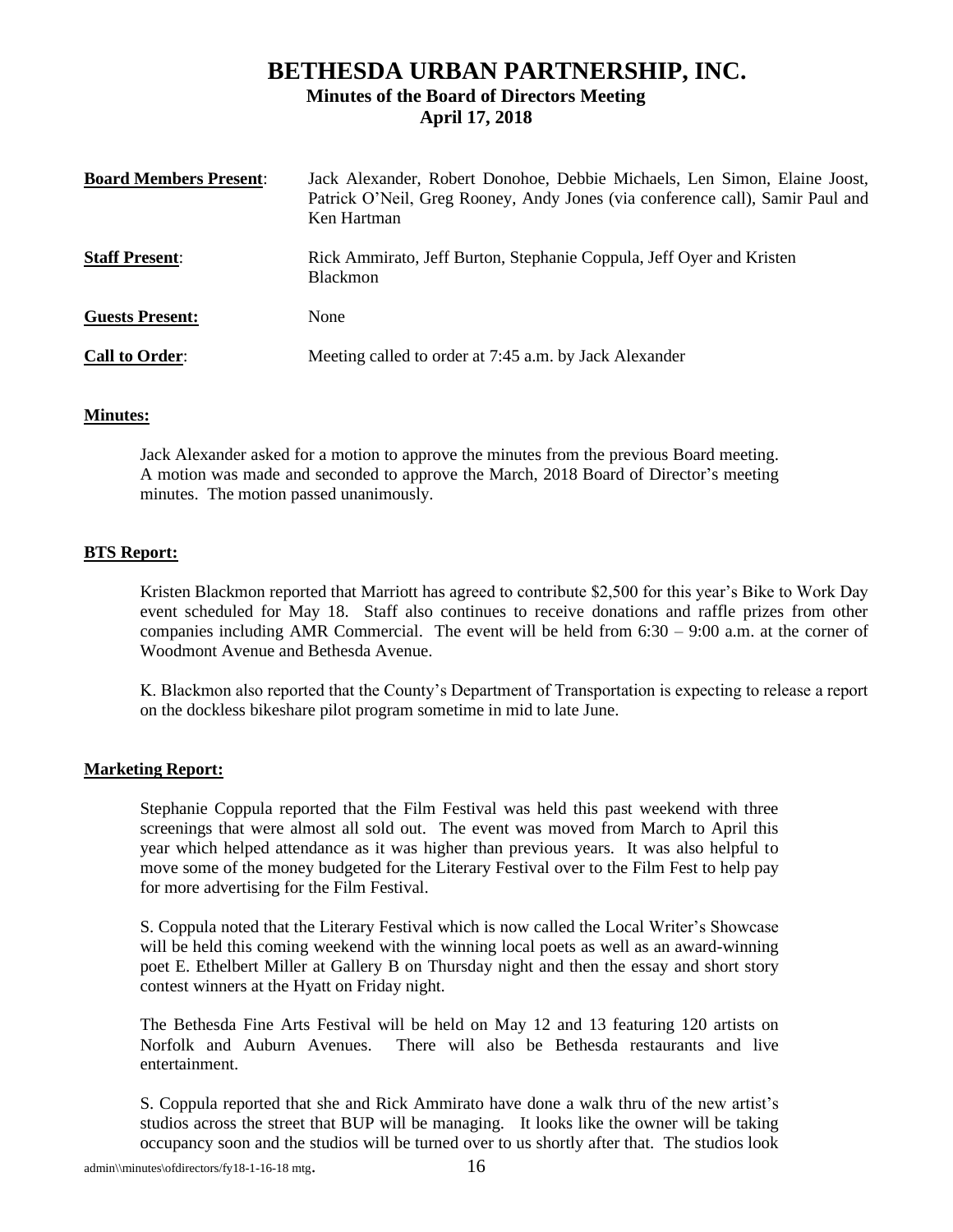good although we are negotiating with the developer about the possibility of putting in a different flooring for the studios. R. Ammirato noted that the plans call for polished and seal concrete but there are few issues such as cracking and we are requesting that the developer install vinyl flooring. The developer has quoted a price of \$10,000 so we are hoping we can come to some sort of compromise. S. Coppula noted that other than floor, the rest of the space is beautiful. Each studio has its own restroom, HVAC system and front door which will help make them very marketable. We hope to have the application to apply for the space live and online by the end of this month. The name of the studio will be Triangle Arts Studios. We are still working through the budget but the rent will most likely be around twice as much at Studio B as the space is larger and is also above ground.

### **Maintenance Report:**

Jeff Burton noted that the maintenance team is in full spring mode and is about halfway through the spring edging and mulching process. The spring flowers will be planted around the middle of May.

The new Circulator is almost ready for delivery. RMA hopes to take delivery in early May and then we will have it wrapped. If everything goes well it will be on the route in mid to late May.

J. Burton noted that he and Rick Ammirato will be meeting with Park and Planning on Thursday to review the draft of the streetscape standards for the new master plan.

J. Burton reported that everyone should have received the update on the WSSC project in the Woodmont Triangle. It looks like they are a little behind but indications are that they will be finishing the project sometime in the fall. Deborah Michaels questioned who is responsible for making sure WSSC repairs the roads to an acceptable level once all of the work is completed. K. Hartman noted that WSSC will be resurfacing all of the roads in the Woodmont Triangle once the project is completed. They just used to have to do patchwork but there are new County guidelines that require them to mill and repave the entire surface from curb to curb. J. Burton noted that we have developed a good working relationship with WSSC and they have been very responsive to concerns and requests for information.

#### **Financial Report:**

Len Simon gave a brief report on the March 31, 2018 financials noting that expenses are \$118,000 under budget after nine months of operations. Over half of that current savings is due to staff vacancies so much of this savings will be permanent at year end. Both the TMD and Circulator financials are very close to budget.

L. Simon noted that members of BUP's finance committee as well as staff provided a briefing for Councilmember Berliner yesterday. BUP has a complicated budget with a County contract that has numerous funding sources. L. Simon noted that BUP staff and Board members can't do enough briefing with all of the Council members in the future. They are all so busy and have so much territory to cover that the Councilmembers knowledge level about BUP's budget will be very shallow unless we continue to educate them.

R. Ammirato noted that the BUP group gave Councilmember Berliner a brief overview of the County Executive's FY19 budget proposal and asked if he would support restoring the proposed \$19,500 cut with funds from the parking lot district. Councilmember Berliner noted that he would send a memo to the PHED committee requesting that they restore the \$19,500 cut. The Greater Bethesda Chamber of Commerce will also send a letter in support of this and hopefully the PHED committee will vote to at the \$19,500 onto the reconciliation list. R. Ammirato noted that he would be attending the PHED committee at 2:00 this Thursday.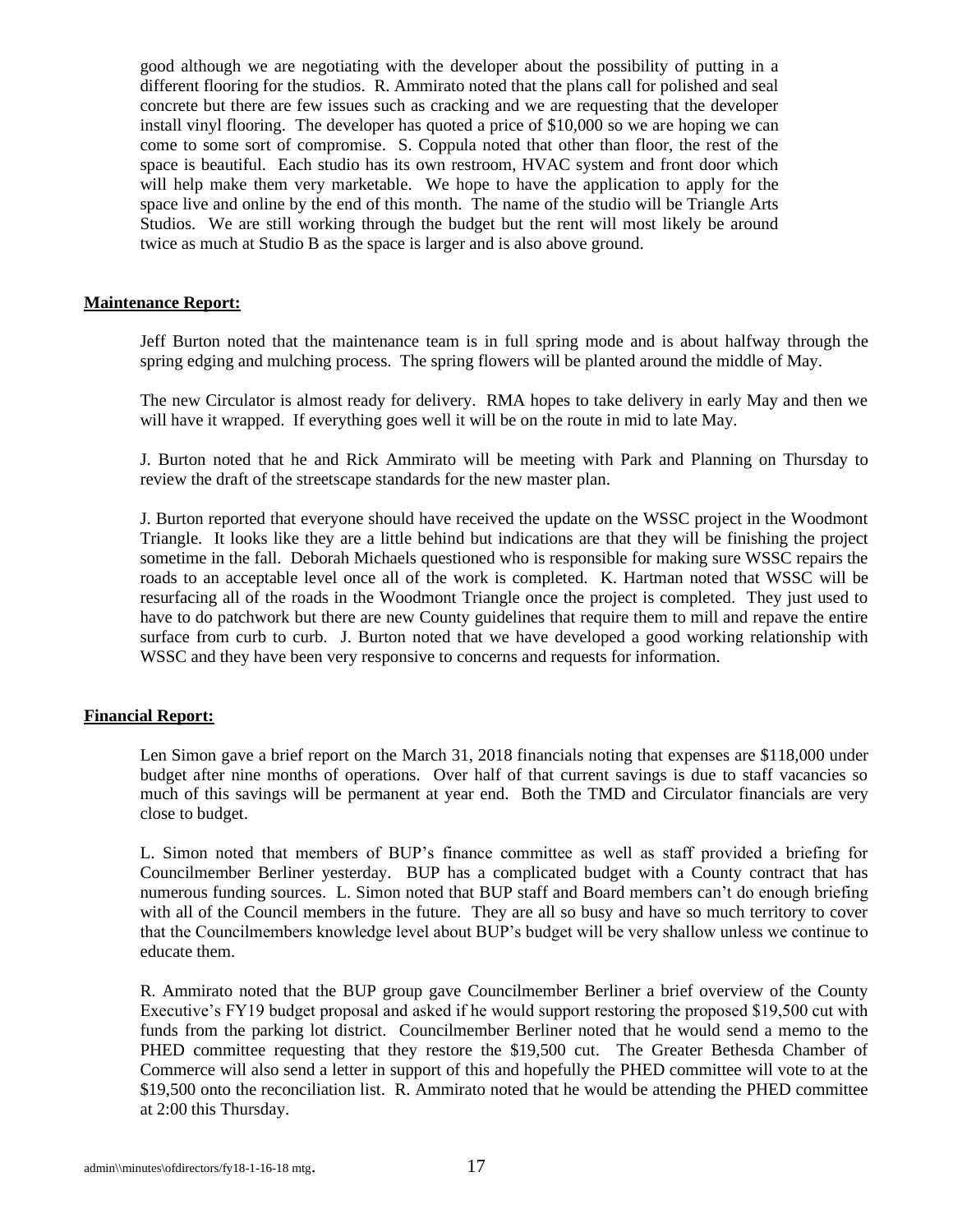### **Executive Director Report:**

Rick Ammirato reported that everyone should have received a copy of the latest draft of the strategic plan. R. Ammirato noted that if everyone is satisfied with the current version and there are no questions or proposed changes, he would like a vote from the Board that this is the new strategic plan. Once the strategic plan is finalized we will send it to the Office of Legislative Oversight and then R. Ammirato plans on going out and meeting with neighborhood and civic associations in Bethesda to discuss development and BUP's strategic plan. R. Ammirato noted that he would like to give this presentation to the Board first. Jack Alexander thanked Patrick O'Neil, Stephanie Coppula, Elaine Joost, Debbie Michaels and Ken Hartman for their extra efforts in finalizing this plan. J. Alexander also noted that the Board needs to make sure that once the Board approves the plan that it doesn't just get put on a shelf for five years and that the Board needs to continually assess the progress being made to the goals outlined in the strategic plan. A motion was made and seconded to approve the contents of the strategic plan as drafted as a working document. The motion passed unanimously. The Board will get another opportunity to approve the final version which will include making the document fancier before the final version is made public.

R. Ammirato noted that the grand opening of the new Bethesda Library was this past Saturday. It was a wonderful event.

R. Ammirato noted that the Arts & Entertainment District Board had raised about \$50,000 for a mural on the Triangle Towers building. The new cost estimate is for the project is now \$80,000 – \$85,000 in order to do the proper job on the mural. R. Ammirato has met with Park and Planning to see if they would have any money to help fund this type of project. They indicated that they may have \$35,000 in place making funds that could be used for this type of project. During these discussions, Park and Planning also indicated that they have a budget of \$75,000 per year for place making activities. They have indicated that they would like to use half of those funds for projects in Bethesda in the next fiscal year. Discussions are continuing with them to try and secure funding for both of these initiatives.

Robert Donohoe asked if BUP was planning on writing a letter of support for the capital improvement plan proposed for Bethesda. R. Ammirato noted that letter of support were sent by the Implementation Committee and the Chamber of Commerce. R. Donohoe thought that BUP should also go on record in support of this plan. J. Alexander questioned if there was any reason why we should not go on record. This is the capital improvement for the Bethesda streetscape. The letter would state that BUP supports the proposed plan. R. Ammirato noted that he would draft and send a letter.

### **Chairman's Report:**

Greg Rooney noted that the underground work and demo on Woodmont Avenue for the Marriott project would be beginning in the next few weeks. Since there are numerous ongoing complaints in Bethesda around other developments about closing sidewalks and staging dump trucks, G. Rooney noted that he is working with Marriott to roll out this information to the public to make sure everyone is kept as informed and up to date as possible on the project in the hopes that information and communication will alleviate some of the publics concerns. There was an overall discussion about how developers have their traffic control plans approved and J. Burton noted that progress is being made to make the process go quicker and smoother. There was also a general discussion about better signage and signage location to ensure that pedestrians are aware of sidewalk closures. J. Burton noted that the Department of Permitting Services has one inspector and one supervisor just dedicated the Bethesda. He noted that we have a great relationship with them and the developers and it is a daily process to identify any issues and get them addressed as soon as possible. J. Alexander noted that we would pick this discussion up at the next meeting to see if there were any other ideas to improve the process.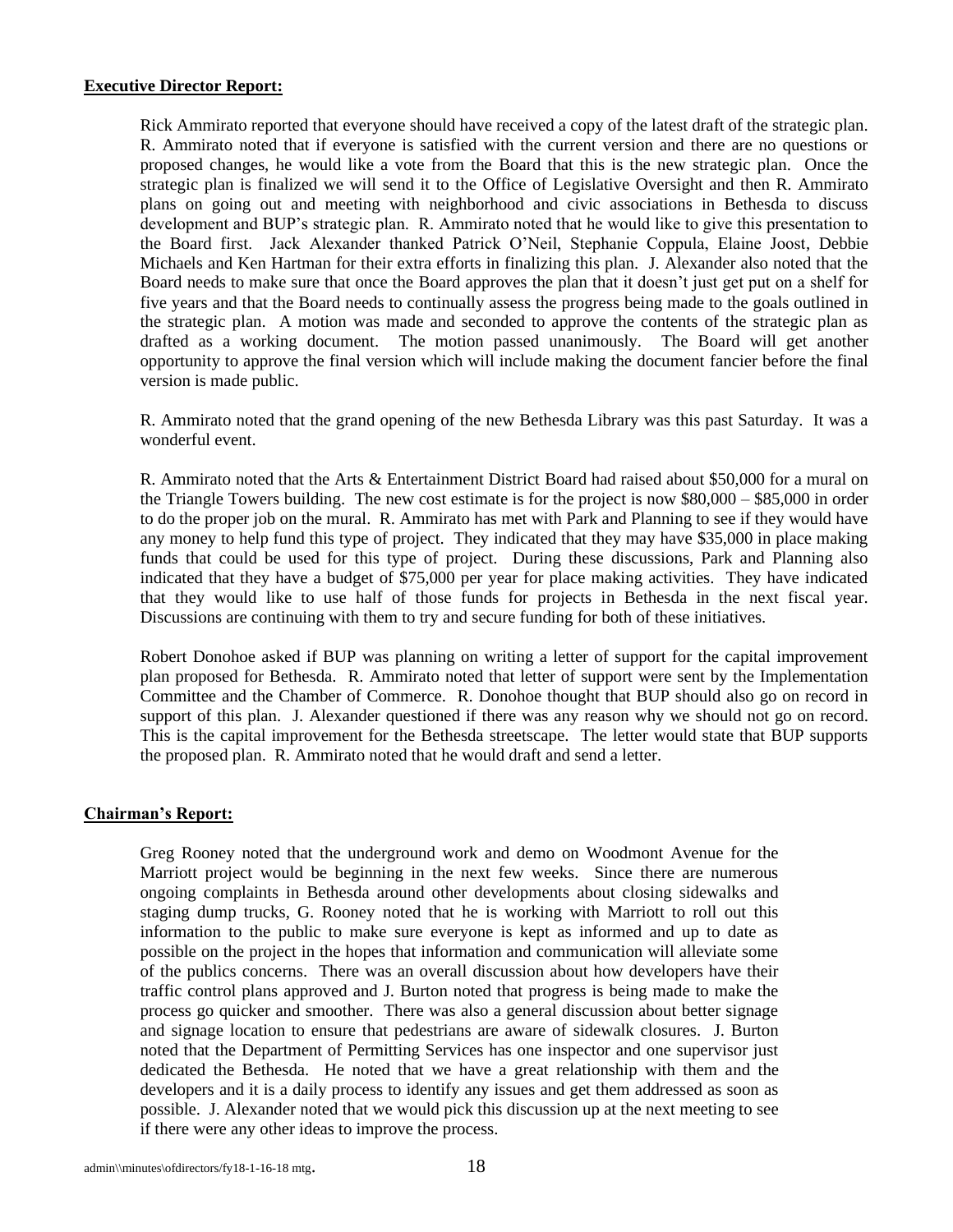### **Other Business:**

There was no new business.

At 8:40, there was a motion made and seconded to adjourn the BUP Board meeting and move into an executive session to discuss the 360 review of the Executive Director. The motion passed unanimously.

**Next Meeting**: May 15, 2018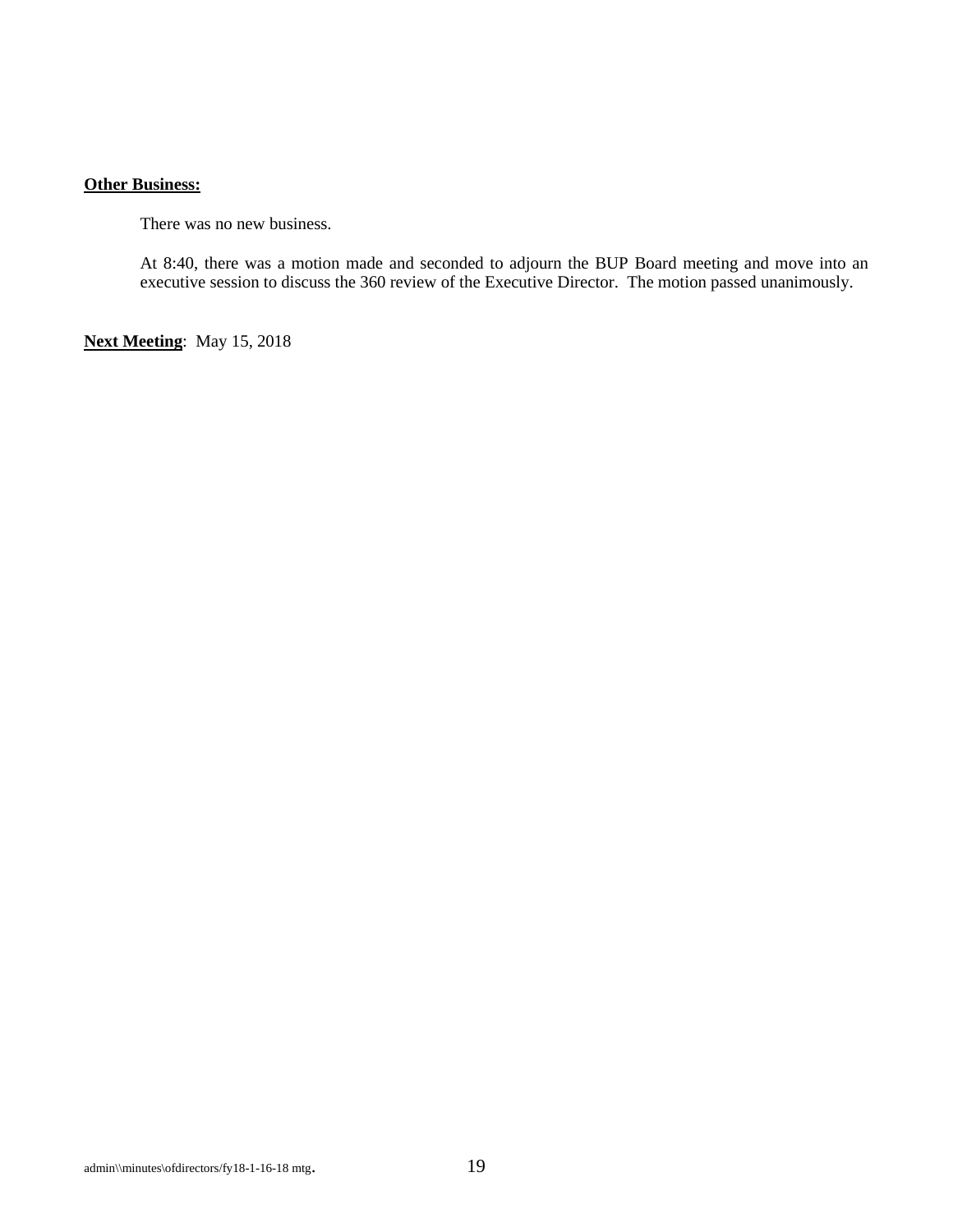

# **BOARD OF DIRECTORS MEETING May 15, 2018 7:45 AM BUP Conference Room**

### **AGENDA**

- **7:45 Welcome** *(Jack Alexander)*
- **7:45 Approval of Minutes**
- **7:45-7:50 Transportation** *(Kristen Blackmon)*
- **7:50 – 7:55 Marketing/Arts & Entertainment** *(Stephanie Coppula)*
- **7:55 – 8:00 Maintenance** *(Jeff Burton)*

### **8:00 – 8:10 Financial Report**:

- Financial Statements April 30, 2018 (*Len Simon*)
- FY19 Budget (*Rick Ammirato*)
- **8:10 – 8:25 Executive Director Report** *(Rick Ammirato)* 
	- Strategic Plan Update
	- Digital Kiosks
- **8:25 – 8:40 Chairman's Report** *(Jack Alexander)*
- **8:40– 8:45 Other Updates/New Business**
- **8:45 – 9:00 Executive Session – 360 Review**
- **9:00 Adjourn**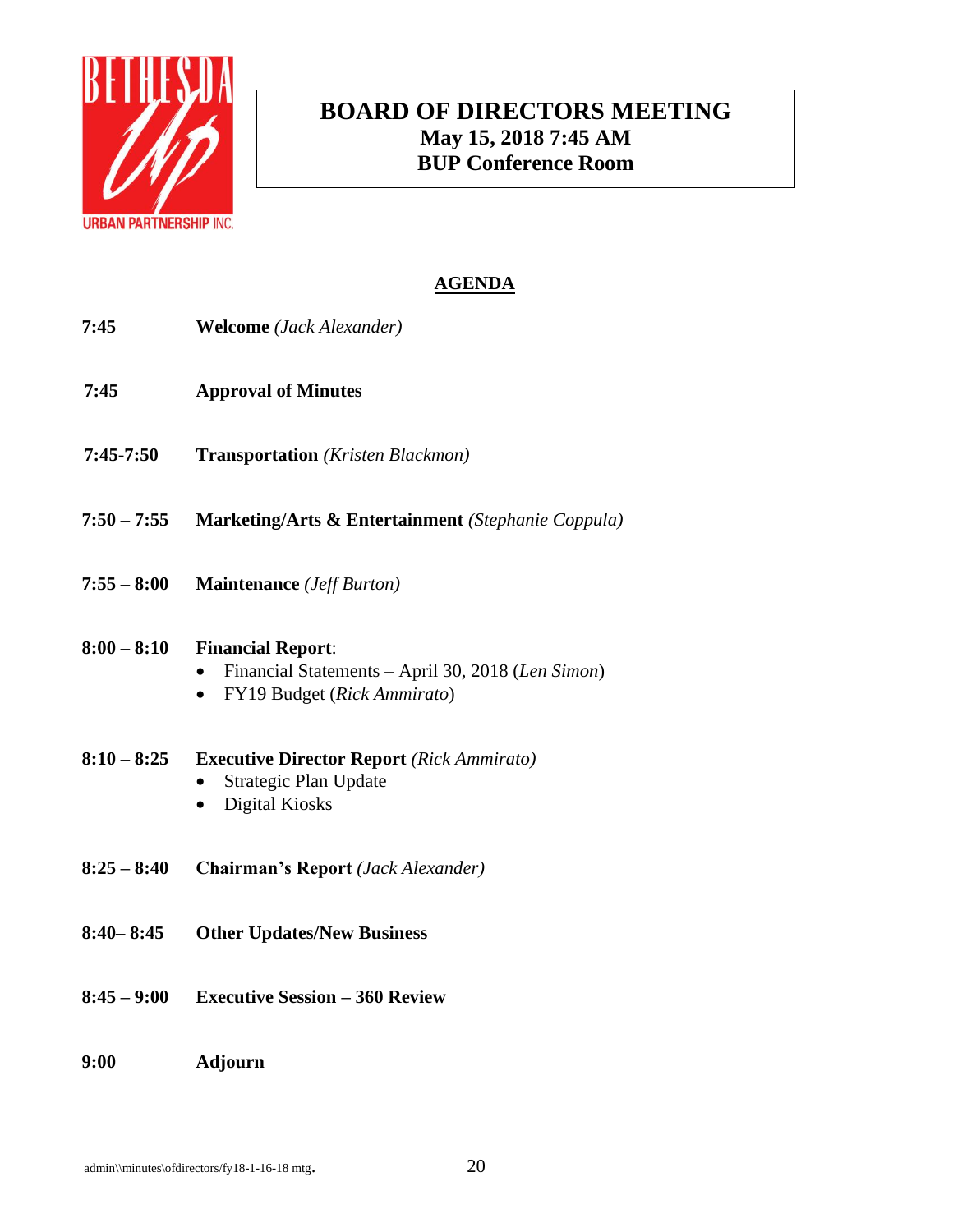### **BETHESDA URBAN PARTNERSHIP, INC. Minutes of the Board of Directors Meeting May 15, 2018**

| <b>Board Members Present:</b> | Jack Alexander, Robert Donohoe, Debbie Michaels, Len Simon, Elaine Joost,<br>Patrick O'Neil, Greg Rooney, Jane Fairweather, Samir Paul (via conference call)<br>and Ken Hartman |
|-------------------------------|---------------------------------------------------------------------------------------------------------------------------------------------------------------------------------|
| <b>Staff Present:</b>         | Rick Ammirato, Jeff Burton, Stephanie Coppula, Jeff Oyer and Kristen<br><b>Blackmon</b>                                                                                         |
| <b>Guests Present:</b>        | Derrick Harrigan - BCC Regional Services Center, Ginanne Italiano – Greater<br>Bethesda Chamber of Commerce                                                                     |
| <b>Call to Order:</b>         | Meeting called to order at 7:45 a.m. by Jack Alexander                                                                                                                          |

### **Minutes:**

Jack Alexander asked for a motion to approve the minutes from the previous Board meeting. A motion was made and seconded to approve the April 17, 2018 Board of Director's meeting minutes. The motion passed unanimously.

### **Marketing Report:**

Stephanie Coppula reported the Fine Arts Festival was a great success over the weekend. There are many repeat artists and about 25% - 30% are new each year. There were several great success stories with customers buying up to eight pieces of art from one vendor. Crowds were very good on both days. Len Simon noted that the range of art is quite large.

S. Coppula noted that summer concerts begin this week in Veteran's Park, weather permitting. Imagination Bethesda is Saturday, June 2 on Woodmont Avenue and Elm Street. The Bethesda Painting Awards opening reception will be held on Wednesday evening June 6 at Gallery B.

S. Coppula gave a brief video presentation with pictures of the new Triangle Arts Studio across the street. It was noted that the contractor is wrapping the space up and we hope to take possession over the summer. Ken Hartman noted that since the County is the one who will be taking actual legal possession of the space that we should get them involved during the final inspection and before the studios are officially turned over to the County. K. Hartman will help coordinate this. Marketing of the space will begin shortly and S. Coppula noted that there are people who have contacted us expressing interest in the space.

S. Coppula noted that she and Rick Ammirato are working through the final details on the MOU with Park and Planning who is providing \$35,000 for the Triangle Towers project to paint a portion of the side of their building.

### **BTS Report:**

Kristen Blackmon reported that Bike to Work Day will be held this Friday rain or shine from  $6:30 - 8:30$ . BTS has also teamed with Silver to add a Bike from Work event for those who can't make it to the morning event. Montgomery County DOT will be installing a "Pop Up" bike lane for the event that will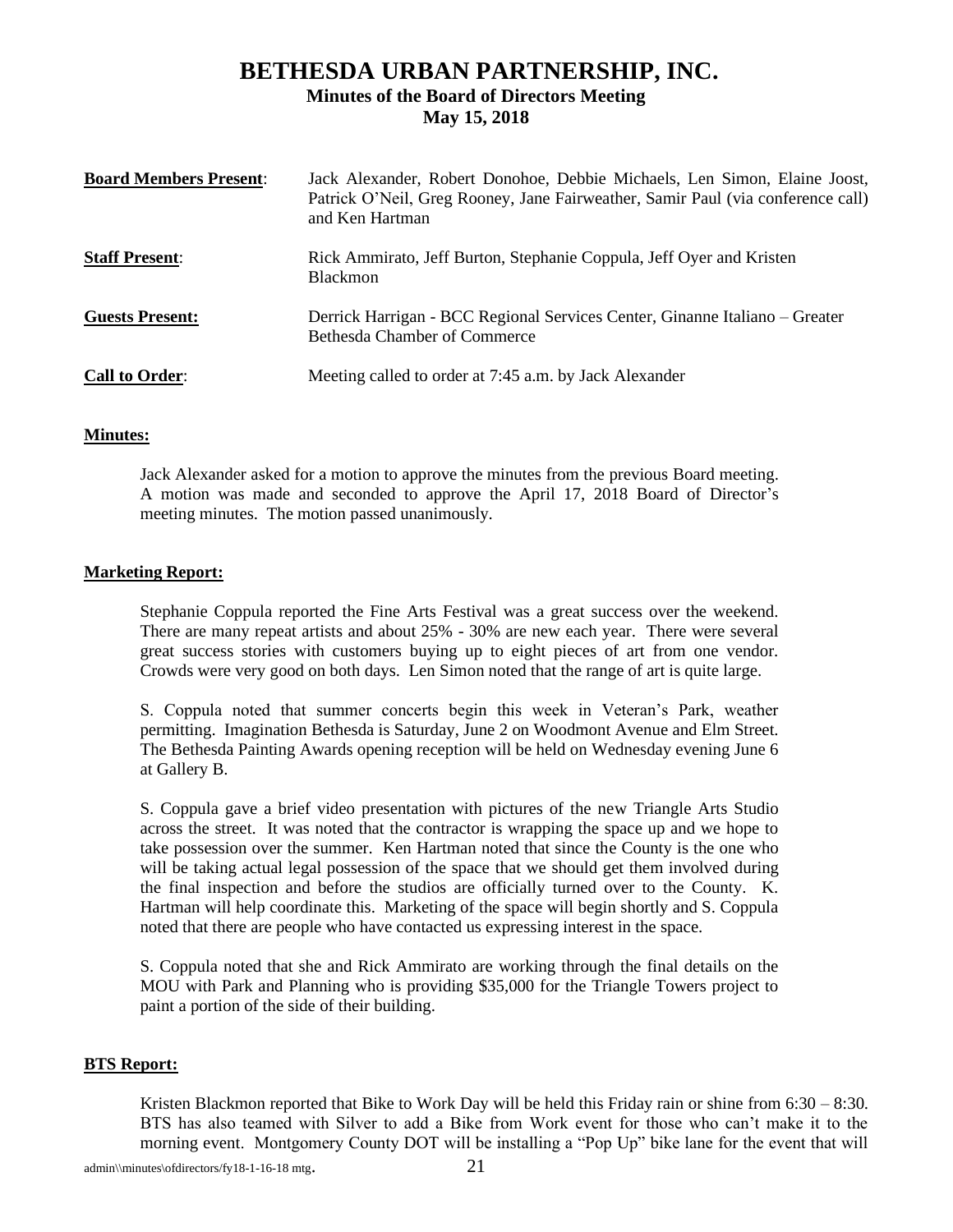help bicyclist's get to the event a little easier and safer since the Capital Crescent Trail is closed and also to pilot the route since this is the route proposed in the Master Plan for a permanent bike route through Bethesda.

K. Hartman noted that there is now an all pedestrian cycle on the stop lights at the intersection of Bethesda Avenue and Arlington Road so pedestrians can walk in any direction during one specific cycle.

### **Maintenance Report:**

Jeff Burton noted that the spring flowers are scheduled to be planted next week. J. Burton reported that he has been doing his spring sidewalk and trees survey and that sidewalk repairs and tree replacements will also be starting soon.

J. Burton noted that he had sent the board a first draft of the Ambassador's trend report which was mentioned at the last meeting. The board had also asked for a story from the Ambassador's monthly report where they have had a positive interaction with the community. J. Burton proceeded to read from the daily log of the Ambassador supervisor. The story consisted of the Ambassador's being called to assist the police with a Spanish speaking citizen who was in trouble. The Ambassador's went to the 2nd District police station to assist. Upon arrival they found that the citizen had been the victim of a scam and was tentative to interact with the police because of phone threats he had been receiving. Once calmed by the Ambassador's, the victim began detailing his experience for the police where his life had been threatened. Officer Dave Brown, who had called for assistance then sent a follow up email thanking BUP again for their continued support for that and many other instances where they have assisted the police, noting that they represent BUP very well and that they are always welcome at police scenes as they bring numerous skills which are of assistance including keeping the citizens of Bethesda informed during these incidents.

### **Financial Report:**

Len Simon gave a brief report on the April 30, 2018 financials noting that BUP is in good shape. There are no significant variances in year to date revenue and expenses are \$151,000 under budget. The largest expense savings are in salaries and benefits due to staff vacancies throughout the year.

R. Ammirato reported the County Council is still working on the approval of the County's FY19 operating and capital improvement budgets. The T&E committee has voted to restore the \$19,500 cut to BUP's budget and this will now go to the PHED committee for their approval before it goes in front of the whole Council for a vote. L. Simon noted that the moral of the story is that there is no substitute for the one on one Council member briefing because of the complexity of BUP's contract funding sources.

### **Executive Director Report:**

J. Alexander noted that R. Ammirato had sent out surveys to the board in December to complete. This is a survey the County puts out to help them measure how effective the board feels BUP is in accomplishing its goals and mission. K. Hartman had noted that only a handful of board members actually completed the survey. R. Ammirato noted that, in the future, he will do a better job of making sure the board knows this is important and that it is their opportunity to tell the County what you think about the services BUP is providing. J. Alexander noted that we need to make a much bigger deal when the survey goes out.

Rick Ammirato reported that the board received a draft copy of the final strategic plan. We will go over it again with a final proofread but this will be the last time for the board to recommend any changes to the plan for substance. Once we receive final approval from the board it should take a couple of weeks to get it printed and get the final version out to the board the first or second week of June. J. Alexander noted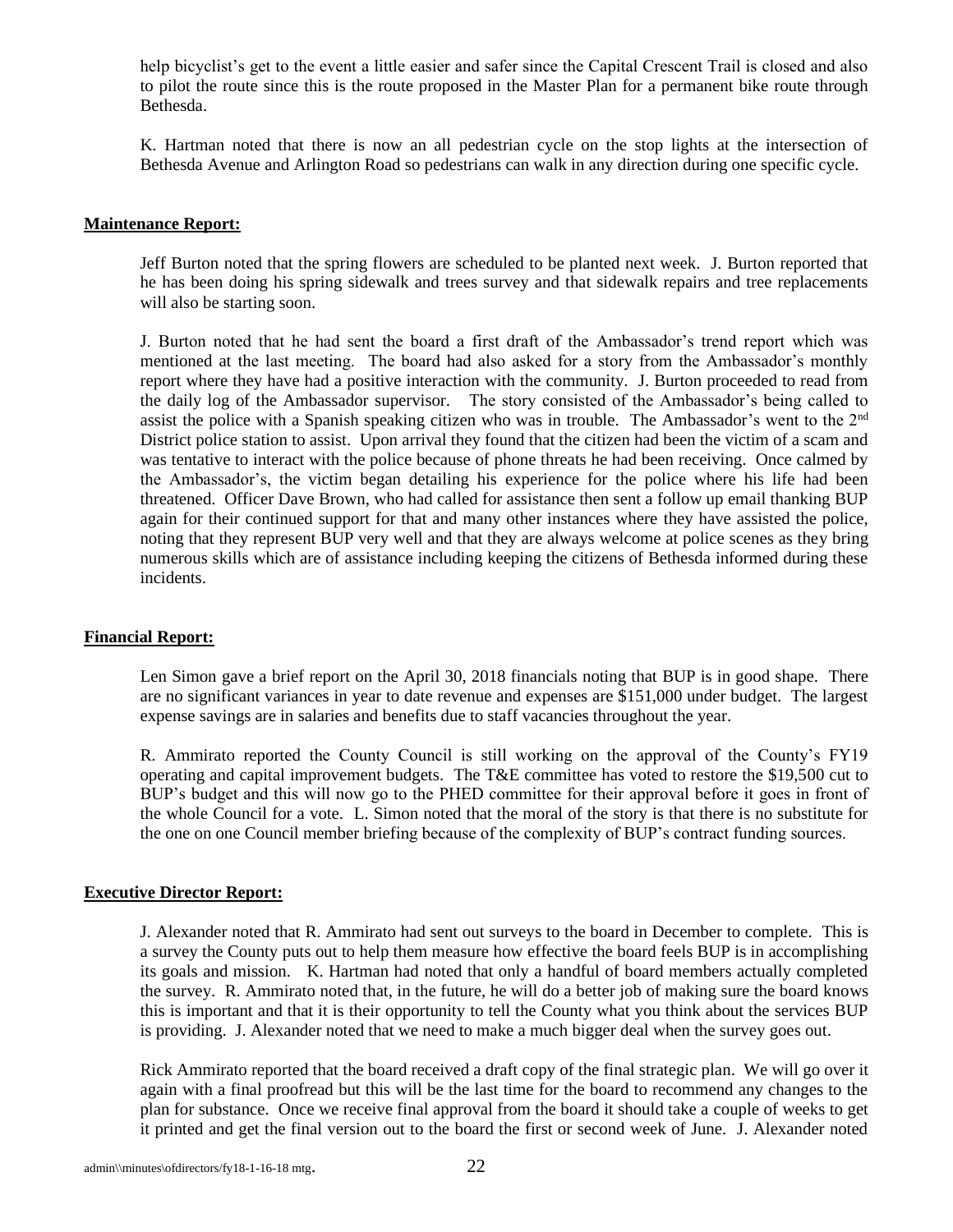that he will be adding a new letter from the Chair. Patrick confirmed that the full strategic plan should be ready for fuller distribution in June. This will be part of the bigger package that will be sent to OLO for BUP' reauthorization but we do not have a firm date on when the OLO will be working on and finishing their report. K. Hartman noted that OLO is on schedule and their plan is to get their report to the Council before the end of this term. R. Donohoe thanked the committee and all those involved with the plan for their extraordinary time and effort expended which has resulted in a comprehensive and complete planning document.

Jane Fairweather reported that the Arts & Entertainment board has approved a representative from Marriott to join the A&E board. We are expecting that the representative will deliver a voice from the 3,500 employees that will work in Bethesda to be more participatory in our events. The new board member is the Vice President of Diversity & Community Outreach for Marriott.

R. Ammirato reported that BUP has worked previously on bringing digital kiosks to Bethesda but that there had been a couple of snags with the legal department at the County. The County wants to know now how important getting this project moving again is to the board. R. Ammirato noted that these kiosks would or could have a place in the overall wayfinding plan for Bethesda. He recommended that we hold off on this until we get the wayfinding master plan to see how the kiosks can be integrated into it.

### **Chairman's Report:**

Jack Alexander noted that he went to the wharf for the first time and encouraged everyone to go. He noted there were some interesting ideas for outdoor furniture and sculptures that might provide some ideas of things we might be able to do in Bethesda.

J. Alexander asked if there was an update on the directional signage for pedestrians in and around construction sites in Bethesda. R. Ammirato noted that we would be working with the residents of East Bethesda, K. Hartman's office and the Department of Permitting Services to make sure that information about sidewalk closures gets out to as many people as possible. Debbie Michaels noted that the larger, busy streets (Wisconsin Avenue and Old Georgetown Road) is where most of the problems exist. Crossing on some of the smaller side streets are not as big of an issue. K. Hartman reported that his board is meeting next week and they were having a discussion panel with SHA, DPS and DOT to discuss how we all manage all of the ongoing and future construction on Wisconsin Avenue. K. Hartman noted his office will be working with BUP to best figure out who's doing what, how we monitor these projects, and figure out the best way to disseminate information.

J. Alexander noted there is a door on the new police garage providing access to the garage but there is no sign on it telling you where it goes. There is also a JBG sign from the parking lot to the paseo that goes towards Fairmont that can be marked better. K. Hartman noted he will take a look at it.

J. Alexander noted that he went to the Farmer's Market at Bethesda Elementary for the first time. He noted it was a great community event and wondered if BUP should sponsor it in any way. S. Coppula recommended we don't because if we sponsor one event we will be asked to sponsor a bunch. J. Burton also noted that the event does not technically fall within the urban district and it is a private, for profit event. J. Alexander wondered if there was any way to get BUP recognized in some form at the event. S. Coppula noted that it is always on our printed calendar and website. It also shows up on email blasts when it is not filled with BUP specific information. K. Hartman noted that the question remains regarding how BUP can cross promote with other big events that are adding value to the urban district. Debbie Michaels suggested a BUP tent where we can pass out information.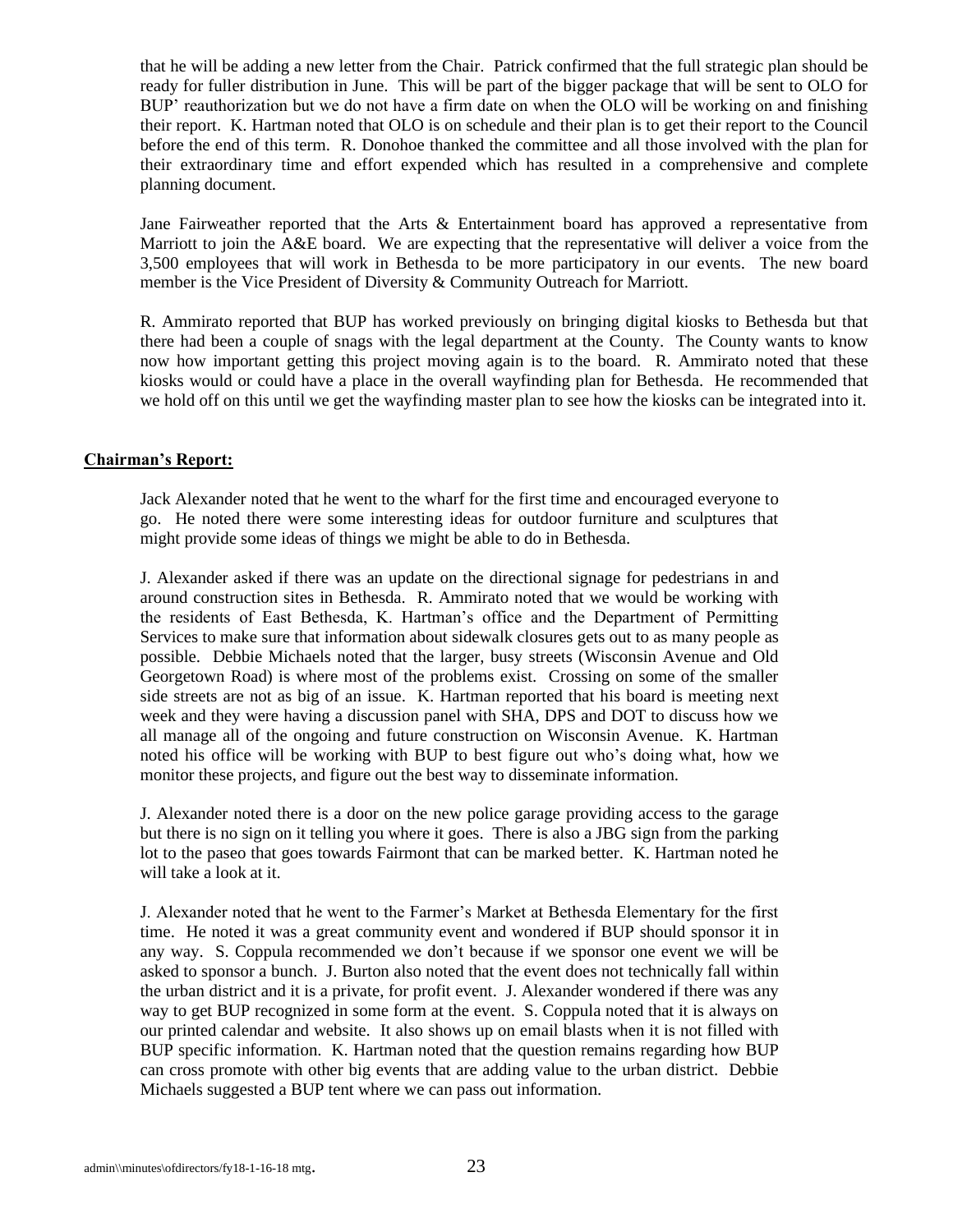#### **Other Business:**

R. Donohoe reported that the nominating committee made up of himself, Debbie Michaels and Jane Fairweather has developed a recommended list of BUP officers to serve during the FY19 fiscal year to present to the board. The list consists of the following individuals:

| Chair      | <b>Robert Donohoe</b> |
|------------|-----------------------|
| Vice-Chair | Debbie Michaels       |
| Secretary  | Jane Fairweather      |
| Treasurer  | Greg Rooney           |

A motion was made and seconded to approve the proposed slate of officers. The motion passed unanimously.

Debbie Michaels noted that the nominating committee also interviewed candidates to fill Elaine Joost's board position as her term was up last November. The committee can't give out the names of the candidates but the committee has drafted a letter of recommendation and sent it to the County Executive for action. K. Hartman noted that the Citizens Advisory Board is working on scheduling interviews of candidates to fill Len Simon's position they hope to also have a recommendation to the County Executive soon.

At 8:45, there was a motion made and seconded to adjourn the BUP Board meeting and move into an executive session to discuss the 360 review of the Executive Director. The motion passed unanimously.

**Next Meeting**: June 19, 2018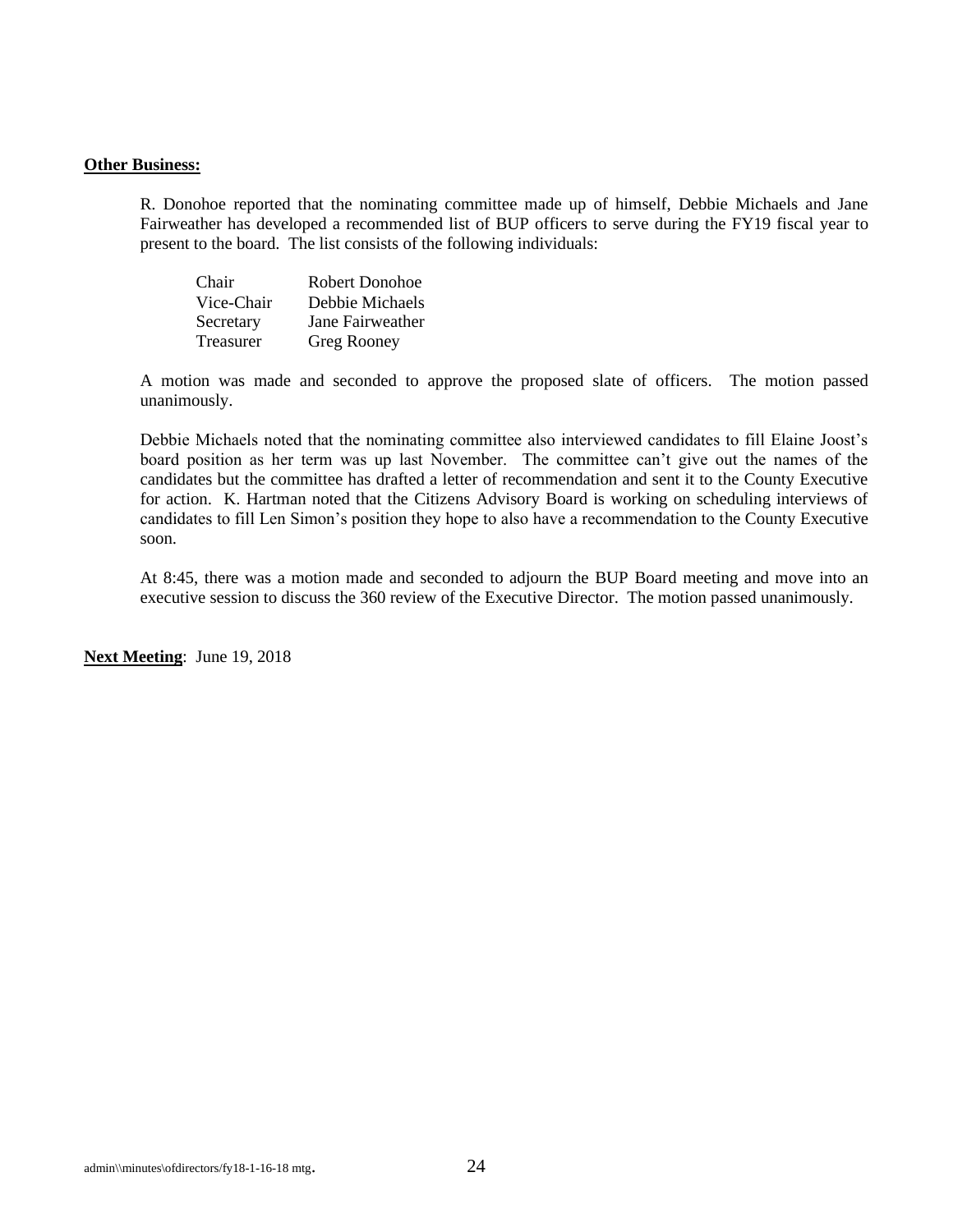

# **BOARD OF DIRECTORS MEETING June 19, 2018 7:45 AM BUP Conference Room**

### **AGENDA**

- **7:45 Welcome** *(Jack Alexander)*
- **7:45 Approval of Minutes**
- **7:45-7:50 Marketing/Arts & Entertainment** *(Stephanie Coppula)*
- **7:50 – 7:55 Maintenance** *(Jeff Burton)*
- **7:55 – 8:00 Transportation** *(Kristen Blackmon)*

### **8:00 – 8:10 Financial Report**:

- Financial Statements May 31, 2018 (*Len Simon*)
- **8:10 – 8:25 Executive Director Report** *(Rick Ammirato)*  • FY18 Projected Revenue over Expenditures
- **8:25 – 8:40 Chairman's Report** *(Jack Alexander)*
- **8:40– 8:45 Other Updates/New Business**
- **8:45 – 9:00 Executive Session – 360 Review**
- **9:00 Adjourn**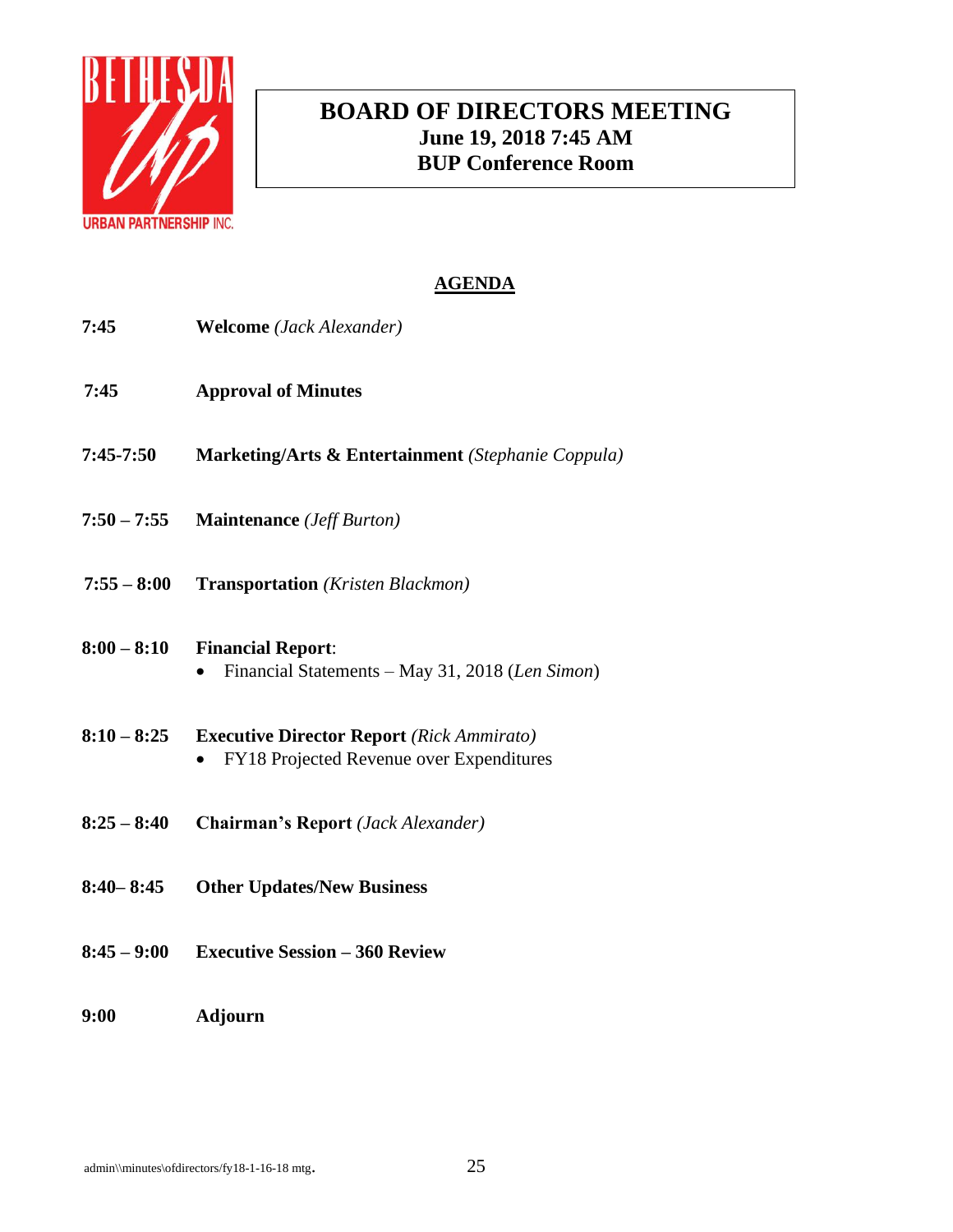### **BETHESDA URBAN PARTNERSHIP, INC. Minutes of the Board of Directors Meeting June 19, 2018**

| <b>Board Members Present:</b> | Jack Alexander, Robert Donohoe, Debbie Michaels, Len Simon, Elaine Joost,<br>Patrick O'Neil (via conference call), Jane Fairweather and Andy Jones |
|-------------------------------|----------------------------------------------------------------------------------------------------------------------------------------------------|
| <b>Staff Present:</b>         | Rick Ammirato, Jeff Burton, Stephanie Coppula, Jeff Oyer and Kristen<br><b>Blackmon</b>                                                            |
| <b>Guests Present:</b>        | Derrick Harrigan - BCC Regional Services Center, Ginanne Italiano – Greater<br><b>Bethesda Chamber of Commerce</b>                                 |
| <b>Call to Order:</b>         | Meeting called to order at 7:45 a.m. by Jack Alexander                                                                                             |

### **Minutes:**

Jack Alexander asked for a motion to approve the minutes from the previous Board meeting. Robert Donohoe suggested one change noting that he wanted to make sure that his comments to thank those involved in developing the strategic plan were acknowledged for all of their hard work. A motion was made and seconded to approve the May 15, 2018 Board of Director's meeting minutes with the suggested change. The motion passed unanimously.

### **Marketing Report:**

Stephanie Coppula reported the Bethesda Painting Awards opening reception was held on June 6 and she thanked all Board members who were in attendance.

S. Coppula noted that Gallery B was used last night by Catherine Leggett and Carol Trawick for their County Executive Arts Ball committee. There were arts organizations represented from all over the County. The meeting was a thank you and kick off for next year.

S. Coppula reported that staff is getting ready for the  $2<sup>nd</sup>$  Yappy Hour which will be held in Elm Street park next week. There will be beer, wine, food and entertainment at the event. It is in partnership with Montgomery Parks.

Summer concerts continue through July 19 and the Outdoor Movie Series begins on July 24. Preparation for the October Taste of Bethesda is also underway.

S. Coppula reported that BUP has taken possession of the space at Triangle Arts Studio and we are currently promoting the space to artists and have begun taking applications and taking potential artists on tours of the space.

Jack Alexander questioned if BUP should have street banners up all of the time promoting its events. S. Coppula noted that that process for hanging a banner goes through the State Highway Administration and there are rules that prevent us from having a banner up all of the time. S. Coppula noted that she would look into whether or not there are other opportunities for hanging a banner that will fall within SHA's guidelines.

S. Coppula reported that the art project at Triangle Towers is getting closer. Rick Ammirato and the Park Department are still negotiating the MOU for them to provide us additional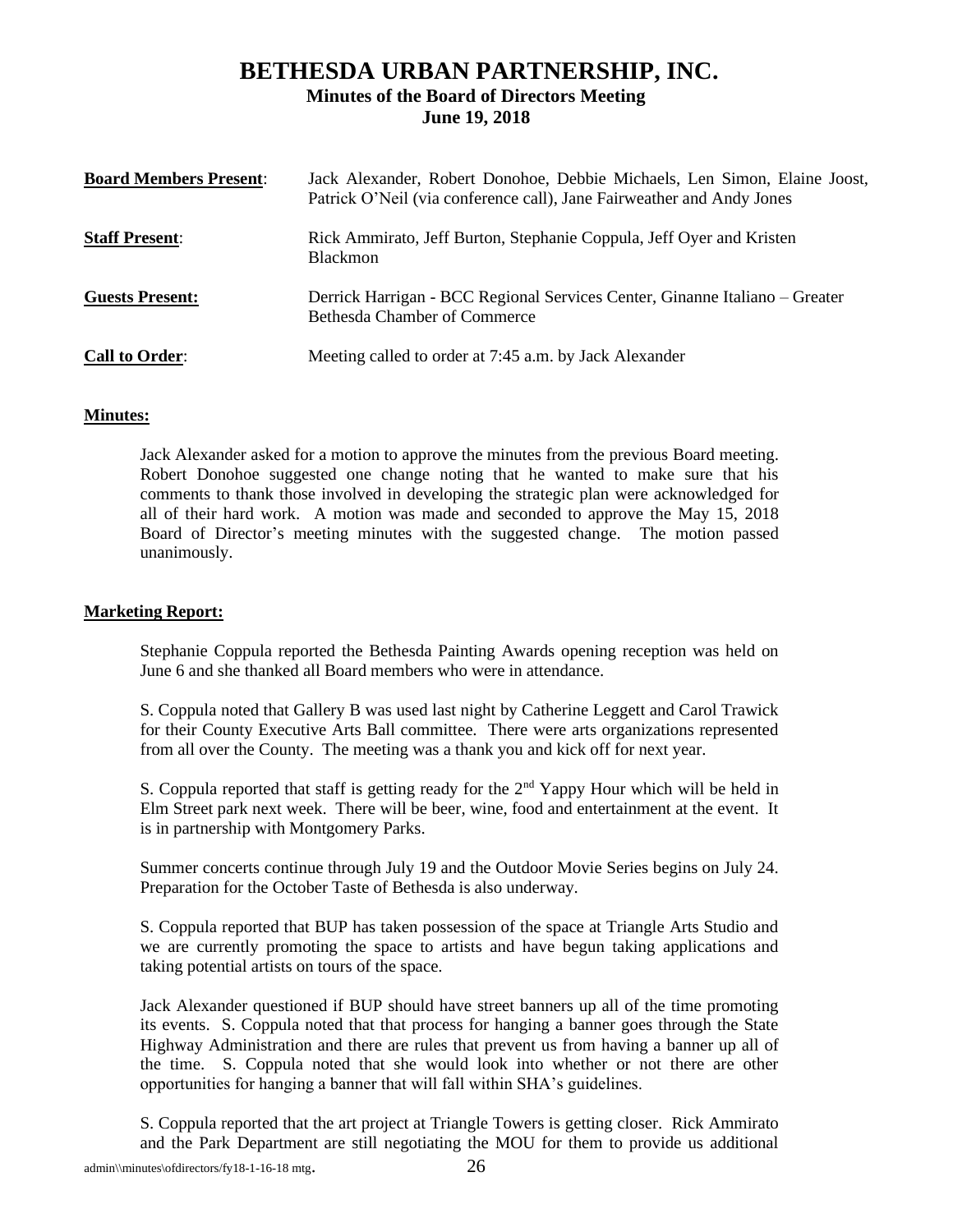funding for the project. We are also working on finalizing the agreement with Southern Management. The agreement with Parks has to be done by the end of the month so they can encumber the funds in FY18. S. Coppula noted that even if all of the funds are secured within the next several weeks, that project timeline could be completed this fall or next spring.

Debbie Michaels questioned if the money saved by the cancellation of Imagination Bethesda can be earmarked for other art projects. S. Coppula noted that the Board makes the final decision on how any funds that are available at the end of the year are used, but there are certainly other arts initiatives that are being considered that could use additional funding.

### **Maintenance Report:**

Jeff Burton noted that in addition to what is in the maintenance report, tree installations and sidewalk repairs for the spring have begun.

J. Burton noted that he and R. Ammirato went to a meeting at DOT and BUP was publicly recognized for their partnership with the pop-up bike lane that the County installed during Bike to Work Day. The County noted that the project came together very quickly with BUP's support and was very well done and received well. The feedback BUP has received has been very positive.

J. Burton presented Elaine Joost and Len Simon with a tree plaque for recognizing their service on the Board. They can pick a tree in the downtown to have the plaque installed so their service will be recognized forever.

J. Burton then read another story about a positive encounter that the Ambassador Team had with the public. The story was about a truck that had done damage to some trees as it drove by, knocking down numerous limbs and branches onto the road and sidewalk. The email praised the team for the quick response to clean up the debris and make the street and sidewalks safe for passage in a very quick and professional manner.

J. Alexander questioned the status of the fountain at Veterans Park which is currently not working. J. Burton noted that this has been an unusual issue but the contractor believes the fountain will be repaired and up and running sometime this week. J. Burton noted that he would check into whether or not there was a life expectancy of the pump system and if we should look into replacing it.

J. Alexander asked that BUP look into which wars are represented at Veterans Park and whether or not it would be appropriate to add any of the more recent wars or conflicts.

### **BTS Report:**

Kristen Blackmon presented three individuals who are presently serving on the BTS Advisory Committee whose terms are expiring and would like to serve another term. Debbie Michaels moved and a second motion was made to approve these three individuals to serve another term on the BTS Advisory Committee. The motion passed unanimously.

K. Blackmon noted that she had a picture of the "Pop-Up" bike lane in her monthly report and commented that the bike lane was very helpful for Bike to Work Day especially because of the rain and bad weather. There was a lot of positive feedback on social media about the bike lane. K. Blackmon reported that, although there was rain, attendance for Bike to Work Day was good with 314 cyclists checking in for the event. K. Blackmon also noted that BTS did a Bike from Work Day event for those who could not make it in the morning but could stop by Silver on their way home to pick up their T-shirt. 22 cyclists showed up for that event.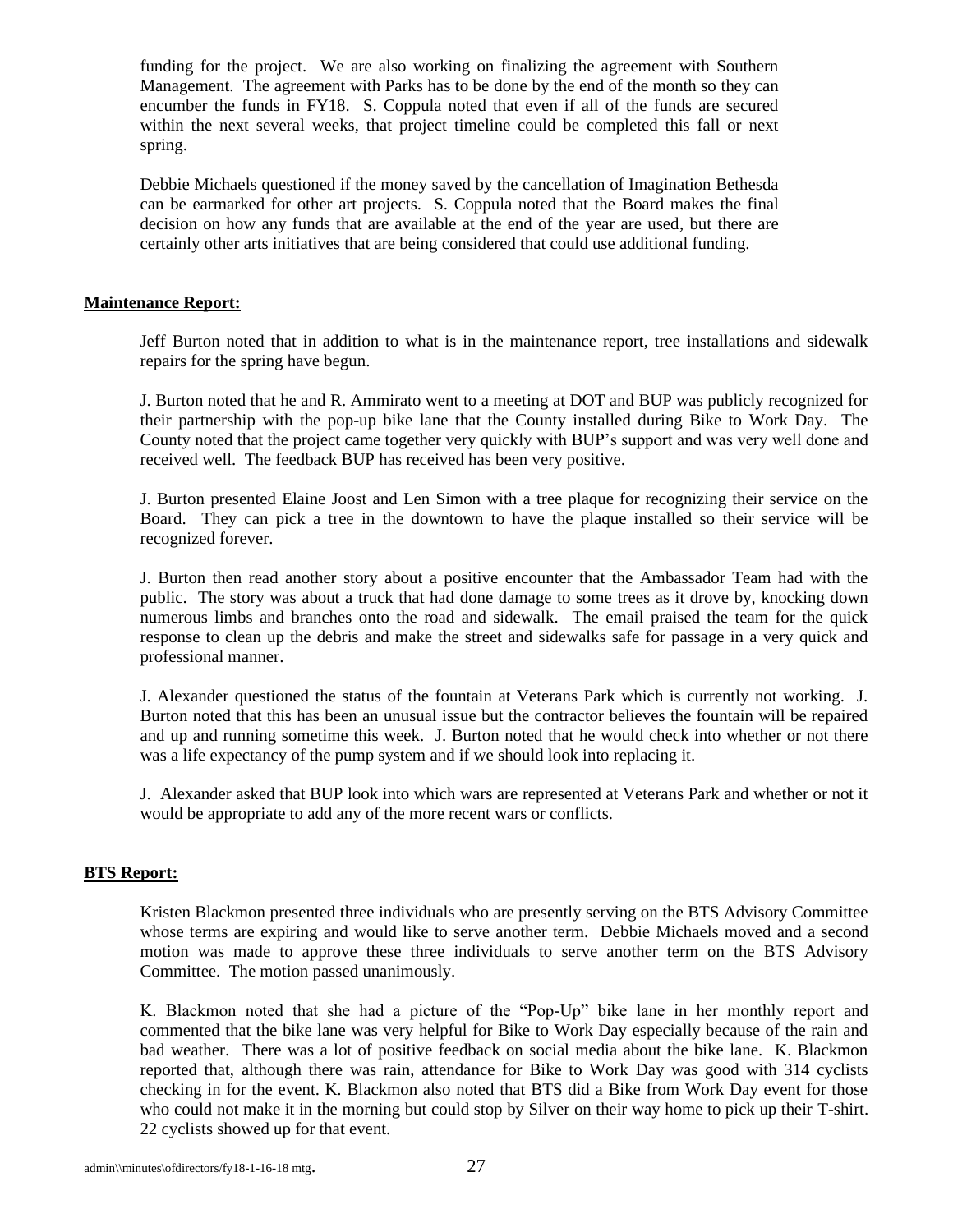K. Blackmon reported that BTS held an educational bike ride where people met at the Metro and rode around the area learning trail etiquette and how to ride safely around the urban district. It was noted that Marriott donated two bikes, one for Bike to Work Day and one for the educational bike ride. J. Burton noted that Marriott was extremely impressed with Bike to Work Day and how well their first partnering event with BUP and BTS worked out.

There was then a brief discussion about the future of bicycling in Bethesda, dockless bikeshare and the growth of electric bikes. Elaine Joost voiced her concern that bicyclists are still able to ride their bikes on the sidewalks in Bethesda and that it causes a real hazard for the pedestrian population. This is a County law and it appears this will continue until there are dedicated bike lanes throughout the entire County for bicyclists to use the road safely.

### **Financial Report:**

Len Simon gave a brief report on the May 31, 2018 financials noting that BUP is in good shape. Revenue is over expenses for the first eleven months and is substantially ahead of budget. Staff vacancies throughout the year and the cancellation of Imagination Bethesda are the biggest reasons for these savings. Year-end projections show revenue over expenses of approximately \$140,000.

D. Michaels questioned whether or not BUP would continue to maintain the medians outside of the urban district if the State Highway Administration did not renew the MOU for BUP to provide these services. J. Burton noted that it would be a Board decision but that all indications are, based on discussions with SHA, that the MOU should be renewed in the near future. SHA has heard the message loud and clear that the community has become accustomed to this level of service and there would be a lot of unhappy people if they let the service go back to a lower level.

### **Executive Director Report:**

Rick Ammirato noted that there is a substantial revenue over expenses projected for the current fiscal year. As everyone knows, the strategic plan that was approved by the Board contains the concept of a civic identity and wayfinding program which is also part of the Bethesda master plan. The cost of the study to develop a wayfinding program will probably run between \$150,000 and \$200,000. R. Ammirato noted that he would like to set aside some of the projected remaining funds from FY18 to help fund a portion of this study. R. Ammirato will also be working with the County and the Planning Department to secure the additional funding needed for the study. The County's budget analyst has indicated that if the program can be tied to parking that funding may be available from the parking lot district.

This would tie into how BUP reports its cash reserves to the County as part of BUP's audit report that is turned into the County. At an upcoming Finance Committee meeting we will discuss designating a portion of the reserve fund for equipment purchases and another portion for special projects under which the wayfinding study would be. The designated funds will not be for specific projects but examples of the types of uses will be identified. The Board would then vote on any specific projects for which the designated funds would be used.

As part of this plan, R. Ammirato suggested that the wayfinding committee be reactivated to put the scope of work together for the bid and then analyze the bids in order to make a recommendation to the full Board. R. Ammirato indicated that he would like the process to putting a scope of work together, getting bids and finding all of the funding to be completed by the end of FY19. D. Michaels reiterated that this wayfinding plan is part of the Bethesda master plan and this should be a partnership with the County, and representatives from the County and Park and Planning should be part of the wayfinding committee to help ensure that they are on board and are committed financially also. R. Ammirato noted that is why he is not looking for a specific financial allocation for this project right now. He wants to get these other